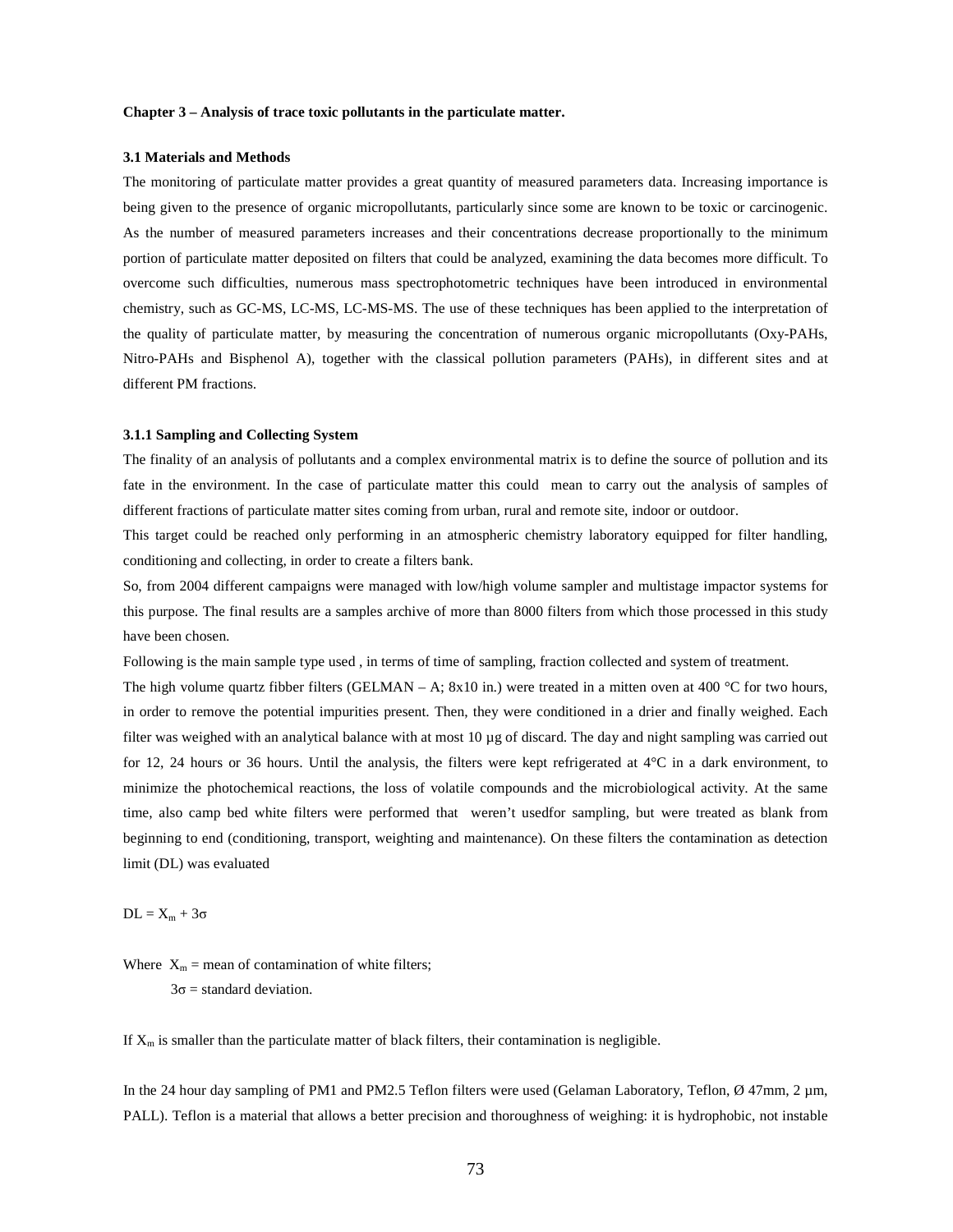at different humidity values and for the analysis of hydrophobic compounds like PAHs and derivatives, it minimizes the inclusion of gas–phase and other contaminants. These filters were weighted with a Sartorius M5P-000V001 and then preserved at about -20°C until the analysis. Each filter was weighed for three times, before and after the sampling, with at most 10 µg of discard. The average values were directly registered on a database.

If it is considered particulate mass (express in mg) like Mp (mean of black filter Mb minus mean of white filter Mw:  $Mp = Mb - Mw$ ) could be obtained from concentration of PM in atmosphere (express in  $\mu g/m^3$ ) with the equation:

 $C_p = Mp/V_{air}$ 

Where  $V_{air}$  = volume of the sucked up air

The concentration of PM in atmosphere could be expressed in two ways: at the temperature and pressure of sampling or at the standard condition ( $0^{\circ}$ C; 1 atm): from one way to the other the air volume changes. The conversion factor is expressed by the following equation:

$$
C_{st} = C_e (T_{st}/T_e) (p_e/p_{st})
$$

Where

 $C_{st}$  = standard concentration in  $\mu$ g/m3  $C_e$  = environmental concentration in  $\mu$ g/m3  $T_{st}$  = standard temperature (273 K)  $T_e$  = environmental temperature (K) pe = environmental pressure (atm)  $p_{st}$  = standard pressure (1 atm)

So,

 $C_{\rm st} = 273 \ C_{\rm e} (p_{\rm e}/T_{\rm e})$ 

In this work the data is expressed as C<sub>e</sub>, because it could directly represent the exposure level (in order to compare different sites, with different atmospheric conditions, it could be expressed in  $C_{st}$ ).

For the PM10, sampling more than one night or day, the filters concentration of 48 hours could be expressed as:

 $C_p = M_p/(flow^1 * min I cycle + flow^2 * min II cycle + flow^3 * min III cycle)$ 

Where

 $flow^{1-2-3}$  = mean l/min in the first cycle and l/min in the second cycle min I-II-III cycle  $=$  the exact time (in minutes) of sampling.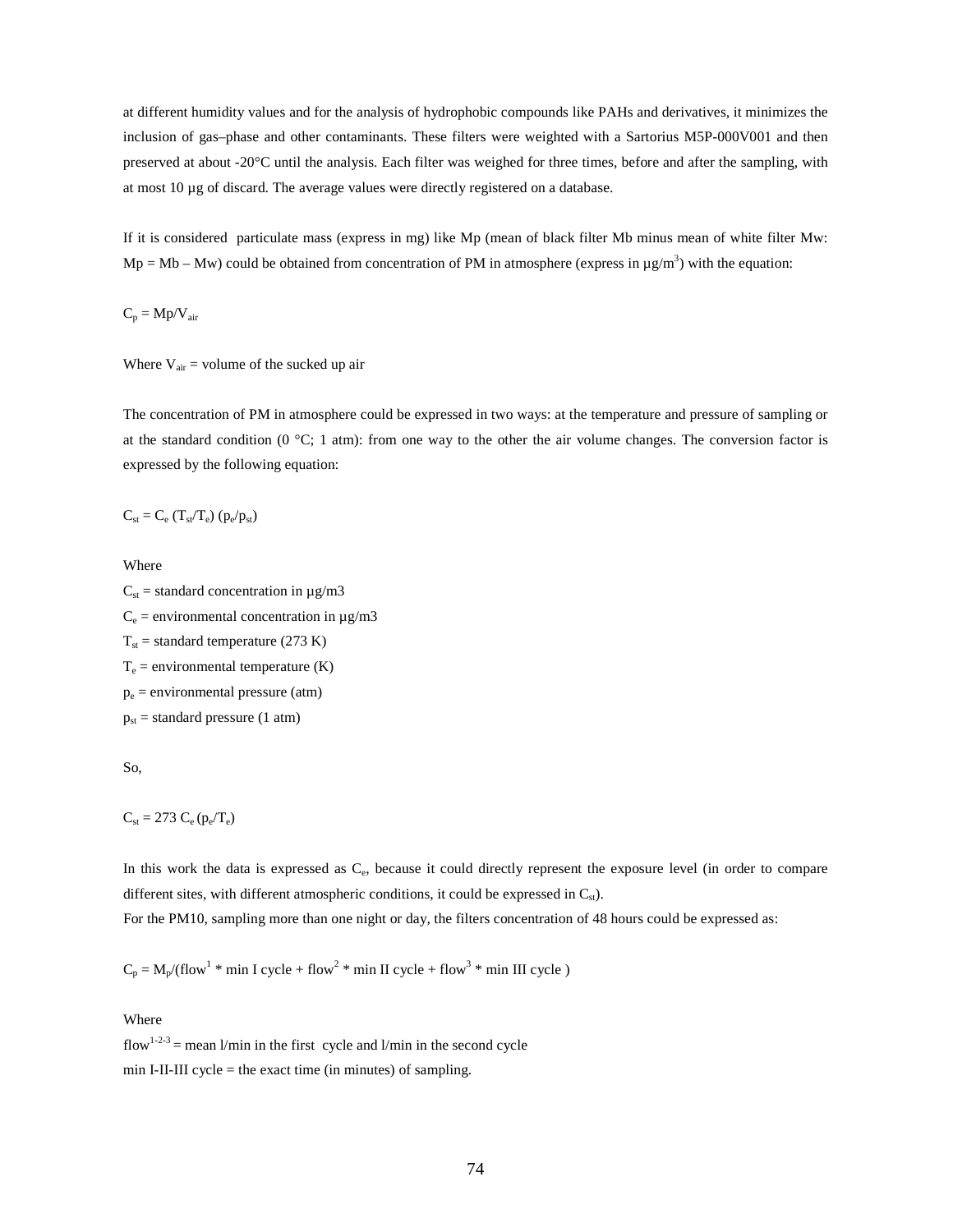# **3.1.2 Analysis of PAHs and Oxy-PAHs in the PM10 samples by HPLC-FLD and HPLC-MS.**

LC-FLD is a technique that matches a high performance liquid chromatographic system (HPLC) of separation with a fluorimeter detector.

A fluorimeter is used to measure parameters of fluorescence: its intensity and wavelength distribution of emission spectrum after excitation by a certain spectrum of light.

These parameters are used to identify the presence and the amount of specific molecules in a medium. Modern fluorometers are capable of detecting fluorescent molecules, like PAHs, concentrations as low as few  $\mu$ g/l .

LC-MS is a technique that matches a high performance liquid chromatographic system (HPLC) of separation with a mass spectrometry analyzer.

This kind of Detector consists of three basic parts: an atmospheric pressure ion source, a mass analyzer and a detector system.

First in the source chamber the ions from the sample are produced; then the mass analyzer splits ions of different masses; finally the data is collected to generate the mass spectrum.

The ion source in use is an Atmospheric Pressure Chemical Ionization (APCI) chamber: the mobile phase containing eluting analyte, is heated at relatively high temperatures (above 400 degrees Celsius), sprayed with a flow of nitrogen and the entire aerosol cloud is subjected to a corona discharge needle that creates ions: proton transfer reactions and to a small amount fragmentation can occur.

Also, the solvent supports ions to gaseous state conversion.

Typically, APCI is a less "soft" ionization technique than ESI.

The formed positive or negative ions are directional to the analyzer under applied acceleration potentials.

Depending on the solvents, only molecular ions like  $[M+H]^+$ ,  $[M+Na]^+$  and  $M^+$  (in the case of aromatics), and/or their fragments can be produced. Multiply charged molecules  $[M+nH]^{n+}$ , as in ESI, are not observed.

A portion of sample was treated with a fast sonication (SONICA Sweep System – 40 KHz and 70 Watt) in a vial of 35 ml with Dichloromethane.

The extract was collected and filtered with a PTFE fibber filter of 0.45  $\mu$ m and dried up with N<sub>2</sub>. The dry extract was recovered with  $200-250 \mu l$  of CH<sub>3</sub>OH and analyzed.

The analytical experimental methods of analysis for PAH compounds by HPLC-FLD were one of the subjects of Perrone's PhD thesis [99].

For SIM analysis we must proceed to the construction of calibration fit function. The instrumental conditions are reported:

Column: Vydac C18;  $3 \mu m - 100$  Amstrong  $- 15$  cm  $X$  4.6 mm Flow: 0.25 ml/min Oven Temperature: 30°C Injection Volume: 20 µl Mobile Phase: CH<sub>3</sub>OH/H<sub>2</sub>O Milliq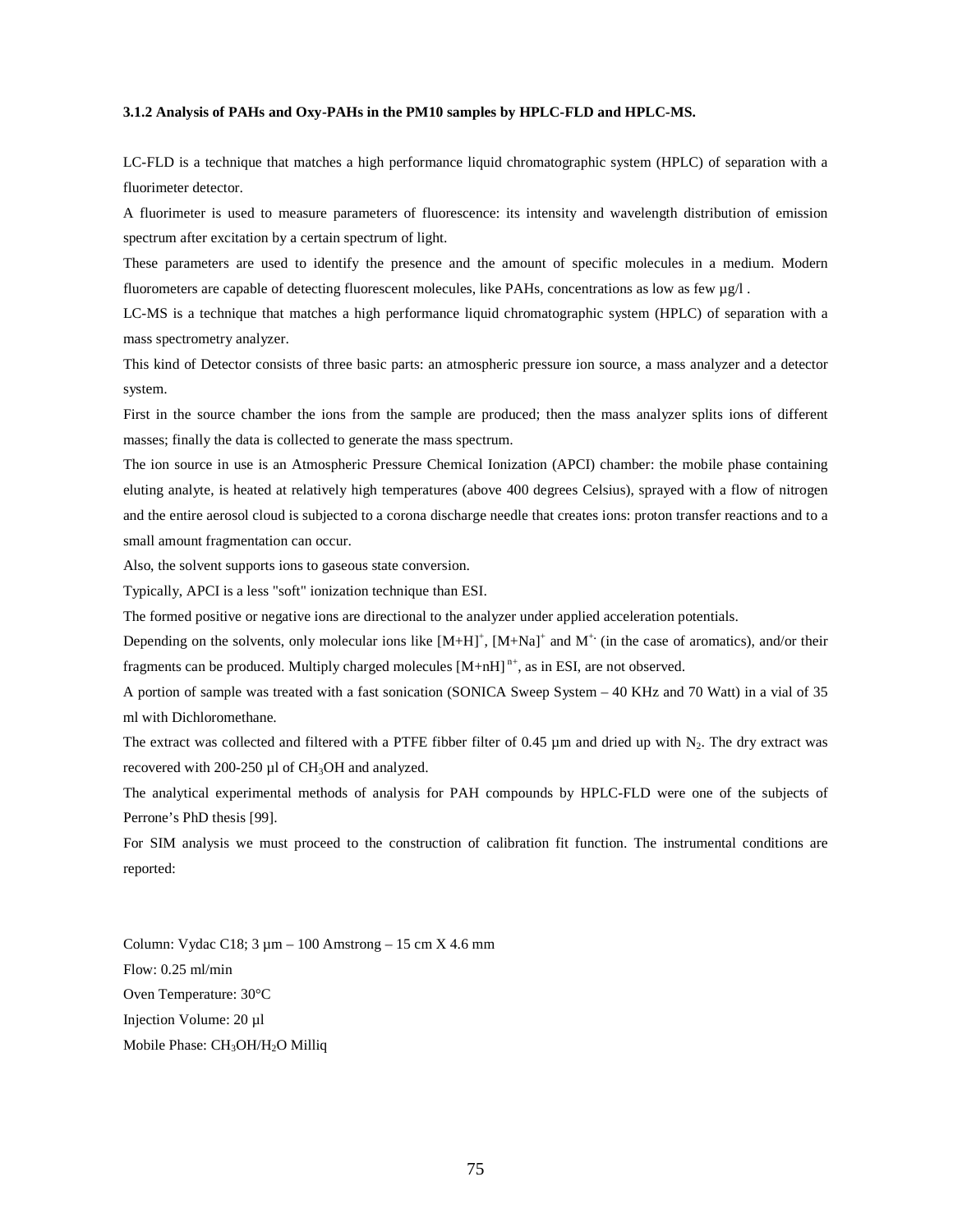# Gradient Program:

| Time (min) | Percentage |
|------------|------------|
| 0.0        | 55-45      |
| 3.0        | $60-40$    |
| 15.0       | $70-30$    |
| 30.0       | $75 - 25$  |
| 40.0       | 80-20      |
| 50.0       | $95 - 5$   |
| 55.0       | $95 - 5$   |
| 60.0       | $100-0$    |
| 65.0       | $100-0$    |
| 68.0       | 55-45      |
| 85.0       | 55-45      |

Interface Temperature: 400°C

CDL Temperature: 250°C

Nebulisation Gas Flow (N2): 2.5 ml/min

Heat Block Temperature: 250 °C

SIM Mode: negative

Event Time: 1sec

Detector Voltage: 1.9 KV

Single Ion Monitoring:

| Start Time (min) | End Time (min) | SIM(m/z) | Compound                              |
|------------------|----------------|----------|---------------------------------------|
|                  | 30             | 208, 209 | 9,10-Phenanthraquinone; Anthraquinone |
| 30               | 45             | 282, 283 | 1,6; 3,6; 6,12-Benzo[a] pyrene diones |
|                  | 60             | 258, 259 | Benzo[a]anthracene-7,12-dione         |

The other instrumental parameters agreed with Tune ones.

In the graphs below (fig.51), standard chromatograms with the selected quantification ions are presented.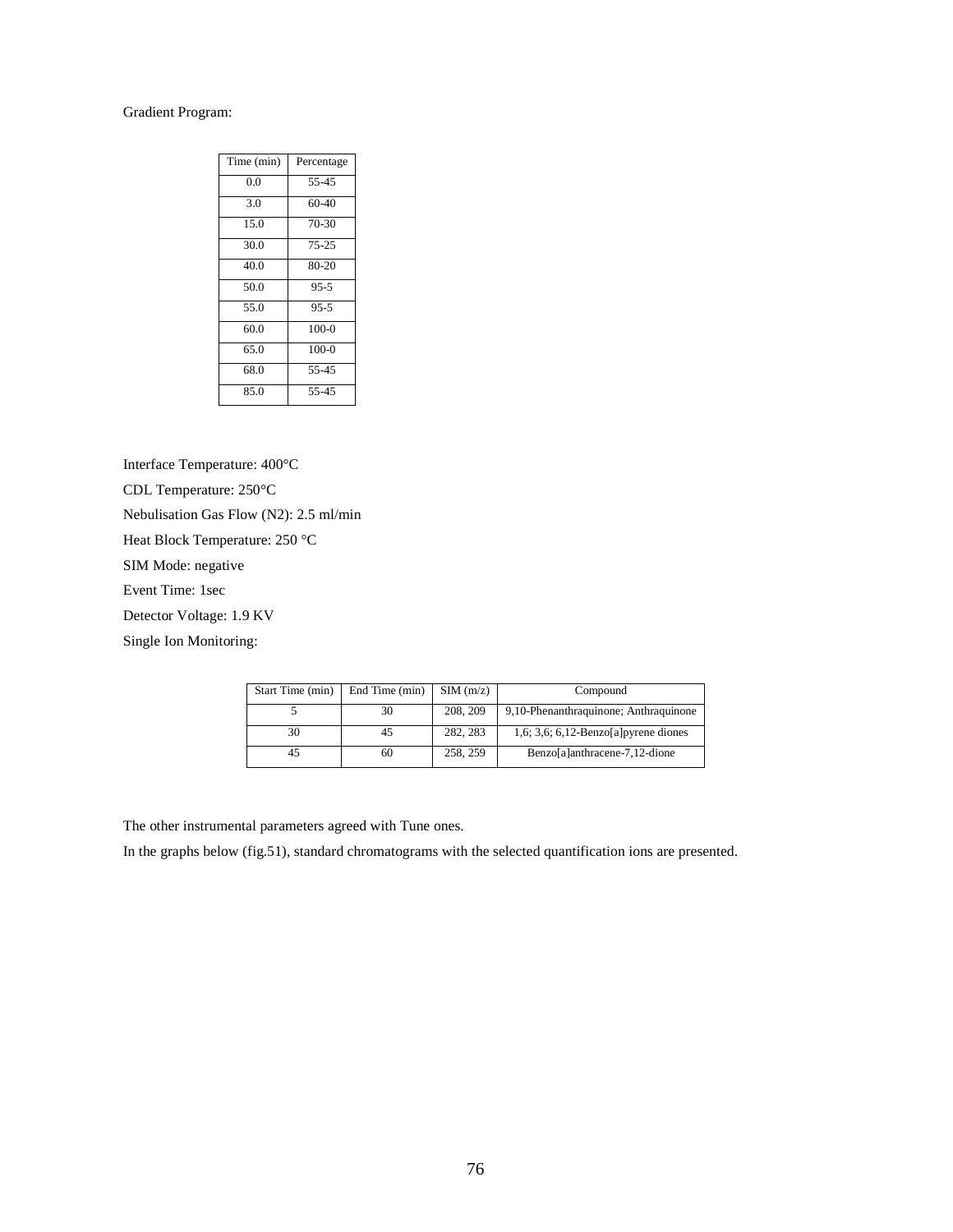

Fig.51 - A standard chromatogram (the total ion current) and the quantification of each Oxy-PAH (9,10- Phenanthraquinone; Anthraquinone; 1,6- Benzo[a]pyrene diones; 3,6- Benzo[a]pyrene diones; 6,12-Benzo[a]pyrene diones and Benzo[a]anthracene-7,12-dione respectively.

In order to evaluate the analytical method and to obtain a well-founded analytical data some recoveries were made. Two rates of a white filter were analysed: one tale qualis; the other previous a dosage of a standard of an Oxy-PAHs mixture at a concentration near the environmental samples. Both rates of filters were then processed as samples. In the followed table, (tab.27), the obtained data is reproduced.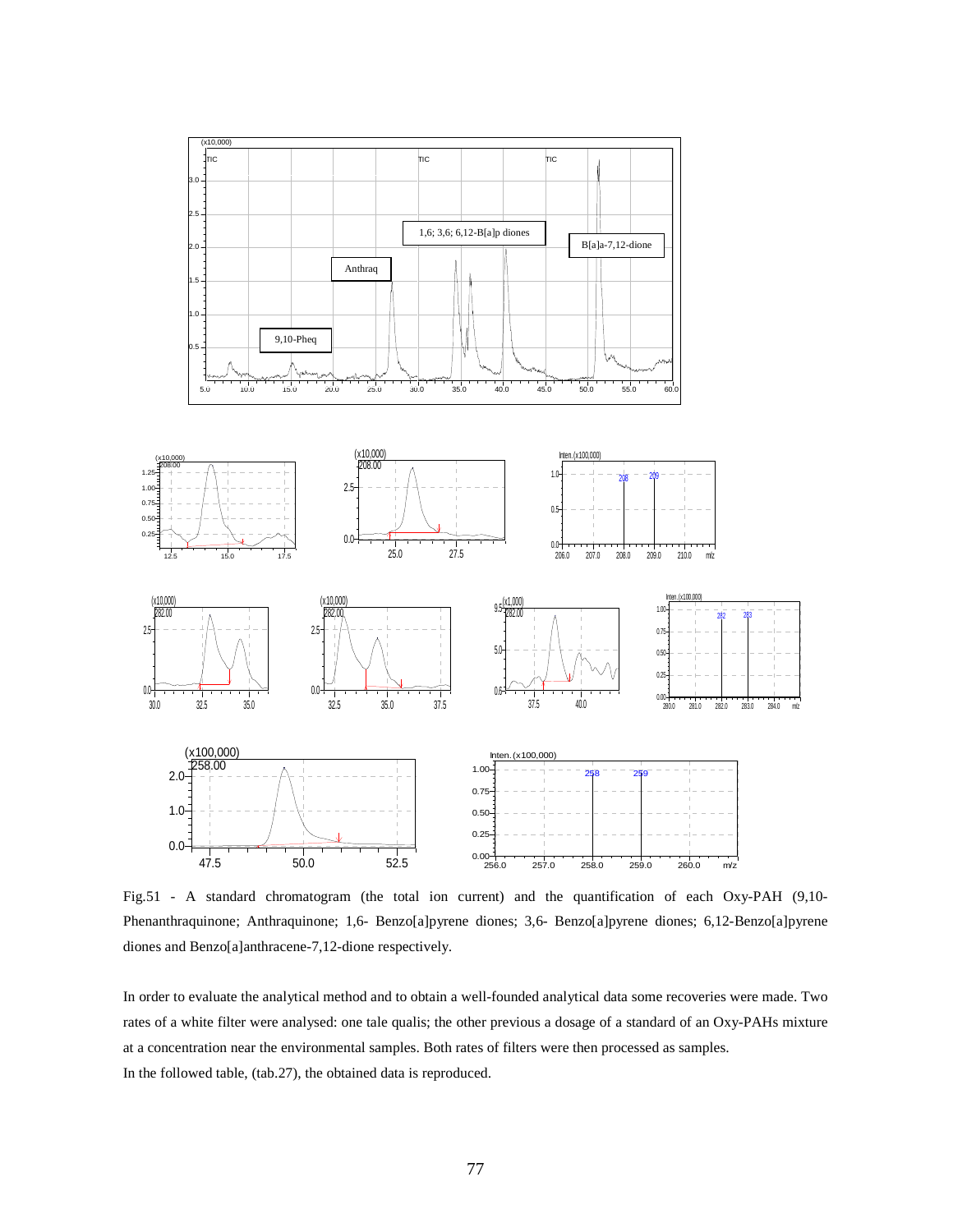| Compound                       | $Rec.1\%$ | Rec. $2\%$ | Rec. $3\%$ | Rec. $4\%$ | <b>Mean</b> % | DS%  |
|--------------------------------|-----------|------------|------------|------------|---------------|------|
| 9,10-Phenanthraquinone         | 36.0      | 76.2       | 41.1       | 64.0       | 54.3          | 19.0 |
| Anthraquinone                  | 79.5      | 98.5       | 87.1       | 105.3      | 92.6          | 11.5 |
| 1,6- Benzo[a]pyrene dione      | 95.5      | 117.9      | 71.8       | 102.7      | 97.0          | 19.2 |
| 3,6- Benzo[a]pyrene dione      | 99.0      | 115.0      | 63.9       | 95.6       | 93.4          | 21.4 |
| $6,12$ - Benzo[a] pyrene dione | 113.6     | 122.2      | 63.9       | 83.8       | 95.9          | 26.9 |
| Benzo[a]anthracene-7,12-dione  | 112.8     | 126.9      | 66.8       | 101.9      | 102.1         | 25.7 |

Tab.27 – Percentage data recovers; mean, maximum, minimum and standard deviation associated.

As shown, for this data, there was a high variability. However, in general the recovery grows with the molecular weight and with the elution time.

For the evaluation of the interferences both the analysis of the white samples and some standard additions to a real black sample were made. In tab.28 the data results of the concentration found with the external calibration and with the standard additions calibration are compared.

Tab.28 - Concentration data for a black sample (Sample 7) in both cases, with a calibration with an external standard and with standard additions.

| Compound                      | Standard external | Standard addition | Standard external | Standard addition |  |
|-------------------------------|-------------------|-------------------|-------------------|-------------------|--|
|                               | calibration       | calibration       | calibration       | calibration       |  |
|                               | $\mu$ g/l         | $\mu$ g/l         | ng/m <sup>3</sup> | $ng/m^3$          |  |
| 9,10-Phenanthraquinone        | 19.3              | 16.9              | 0.01              | 0.01              |  |
| 1,6- Benzo[a]pyrene dione     | 128.5             | 82.4              | 0.07              | 0.05              |  |
| 3,6- Benzo[a]pyrene dione     | 43.0              | 44.3              | 0.02              | 0.03              |  |
| 6,12- Benzo[a]pyrene dione    | 78.7              | 112.6             | 0.05              | 0.06              |  |
| Benzo[a]anthracene-7,12-dione | 111.1             | 156.0             | 0.06              | 0.09              |  |

As it could be seen the different data reflected the variability of the analysis and not systematic errors due to the presence of interferences.

Therefore it the external standard calibration for the analysis of samples could be used.

Even the precision was evaluated for the middle standard of the final linear squares fit function. The obtained results agreed with the reference manual UNICHIM 179/0 at the concentration used [100].

### **3.1.3 Analysis of PAHs; Oxy-PAHs and Nitro-PAHs in the PM1 and PM2 Samples by GC-MS.**

GC-MS is a technique that matches a gas chromatographic system of separation with a mass spectrometry analyzer. This kind of Detector consists of three basic parts: an ion source, a mass analyzer and a detector system. First in the source chamber the ions from the sample are produced; then the mass analyzer separates ions of different masses; finally the data is collected to generate the mass spectrum. The ion source used is an Electron Impact (EI). During instrument method development it may be common to first analyze test solutions in full scan mode to determine

the retention time and the mass fragment fingerprint before moving to a SIM instrument method.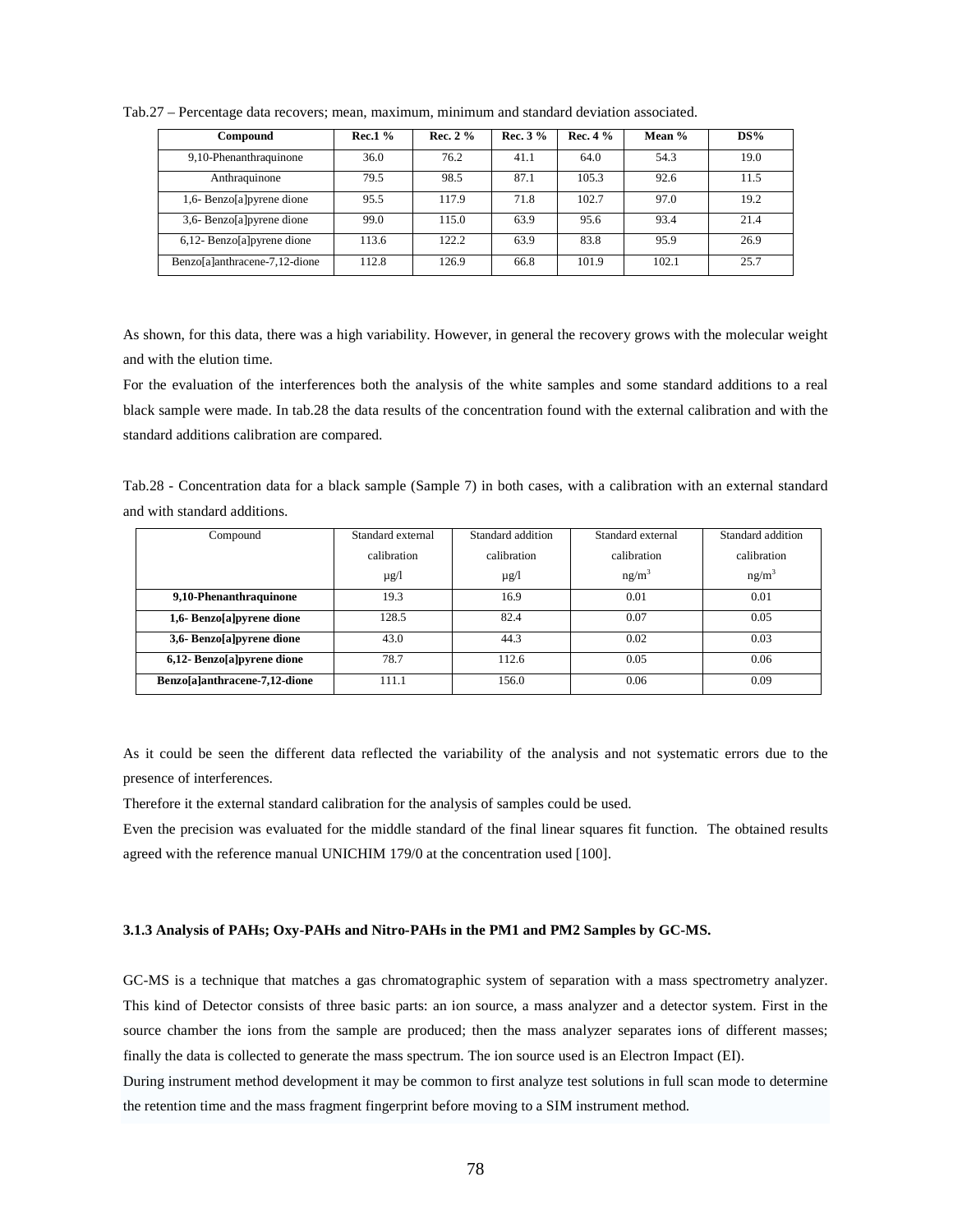In our study we had to use both acquisition modes: SCAN to monitori the particulate matter's unknown low molecular weight compounds and SIM to quantify the compound of interest.

A half filter was extracted with a SONICA – Sweep System for ten minutes in a vial of 8 ml with CH3CN. The extract was collected and filtered with a PTFE fibber filter of 0.45 µm and then dried up with N<sub>2</sub>. The dry extract was recovered with 100-200 µl of Isooctane and analyzed.

After a preliminary screening of the Nitro-PAHs compound of interest by HPLC-MS (with both APCI and ESI ionization mode), the GC-MS system was chosen.

In fact Nitro-PAHs could not be ionized by HPLC-MS, i.e. with soft ionization mode, but only with an electron impact source set at 70 eV. After this first screening the same method was tried, correctly modified, for the analysis of Oxy-PAH. The conditions were good enough for the identification and quantification analysis. The instrumental parameters of the method set are shown: the analysis in the same injection and running of all the compound of interest (PAHs; Oxy-PAHs and Nitro-PAHs) can be allowed for the low concentration of PM1 and PM2.5 samples.

# INLET PARAMETERS:

Inlet Heather (°C): 280 Carrier: Helium Injection mode: Slitless Inlet pressure (psi): 34,49 Total Flow (ml/min): 23,2 Purge Flow to Split Vent: 30 ml/min; 0.8 min Gas Saver: 20.0 ml/min; 2 min Injection Volume (ul): 2 µm Mode: Constant Flow

### COLUMN PARAMETERS:

Pressure (psi): 34,48 Flow (ml/min): 1 Average Velocity (cm/sec): 26 Installed Column DB-XLB; 55,5 m; 250 X 0,25 µm Thermal Program:

| $\mathrm{C/min}$ | $Next^{\circ}C$             | <b>Run Time (min)</b> |
|------------------|-----------------------------|-----------------------|
|                  |                             |                       |
| 40               | 150                         |                       |
|                  | 300                         | 25,92                 |
|                  | <b>Analysis Length Time</b> | 58,67                 |

### SOURCE PARAMETERS:

Solvent Delay: 6 min

EM Voltage: 1659 abs

MS Source: 230 °C

MS Quadrupole: 150 °C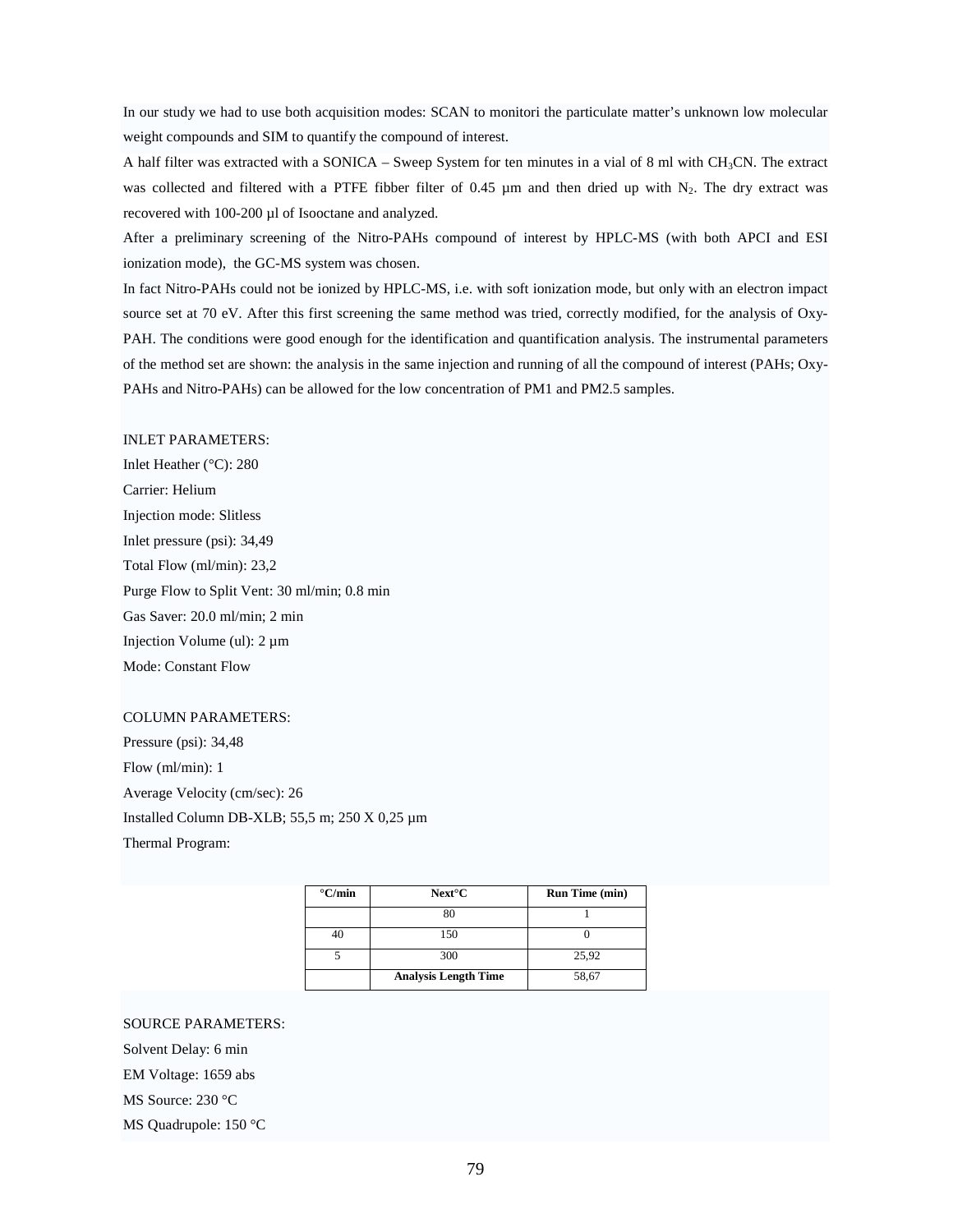SIM Program (IPONSIM.m method):

| <b>Minute start</b> | <b>Minute end</b> | m/z | <b>NAME</b>                 | $t_{\rm{rit}}$ |
|---------------------|-------------------|-----|-----------------------------|----------------|
|                     |                   |     |                             | (min)          |
| 6,00                | 10,20             | 128 | Naphthalene                 | 7,39           |
| 10,20               | 13,00             | 152 | Acenaphtilene               | 11.58          |
|                     |                   | 153 | Acenaphtene                 | 12,17          |
| 13,00               | 17,00             | 166 | Fluorene                    | 14,24          |
|                     |                   | 173 | 1-Nitro-Naphthalene         | 14,80          |
| 17,00               | 21,00             | 178 | Phenanthrene                | 18,52          |
|                     |                   | 178 | Anthracene                  | 18,83          |
| 21,00               | 23,80             | 208 | <b>Anthraquinone</b>        | 22,84          |
| 23,80               | 30,00             | 202 | Fluoranthene                | 24,38          |
|                     |                   | 202 | Pyrene                      | 25,50          |
| 30,00               | 32,25             | 228 | Benzo(a)Anthracene          | 31,56          |
|                     |                   | 226 | Ciclopenta(c,d)pyrene       | 31,62          |
|                     |                   | 228 | Chrysene                    | 31,76          |
| 32,25               | 33,50             | 230 | <b>Benzanthrone</b>         | 32,62          |
| 33,50               | 35,00             | 258 | B(a)Anthracene-7,12-dione   | 34,10          |
|                     |                   | 247 | 1-Nitro-Pyrene              | 34,53          |
|                     |                   | 252 | Benzo(b)Fluoranthene        | 37,49          |
| 35,00               | 49,00             | 252 | Benzo(k)Fluoranthene        | 37,62          |
|                     |                   | 252 | Benzo(e)Pyrene              | 39,40          |
|                     |                   | 252 | Benzo(a)Pyrene              | 39,88          |
|                     |                   | 273 | 6-Nitro-Chrysene            | 40,57          |
| 49,00               | 52,50             | 278 | Dibenzo(a,h)Anthracene      | 50,65          |
|                     |                   | 276 | Indeno $(1,2,3-c,d)$ Pyrene | 50,72          |
| 52,50               | 58,67             | 276 | $Benzo(g,h,i)$ Perylene     | 53,95          |

The other instrumental parameters agreed with Tune ones. In the graphs below (fig. 52) a standard Total Ion Chromatograms (TIC) with the quantification ions selected is presented. The quantification was worked on the single ion: in the time window containing more than one ion, each compound was quantified gleaned and integrated the ion of interest.

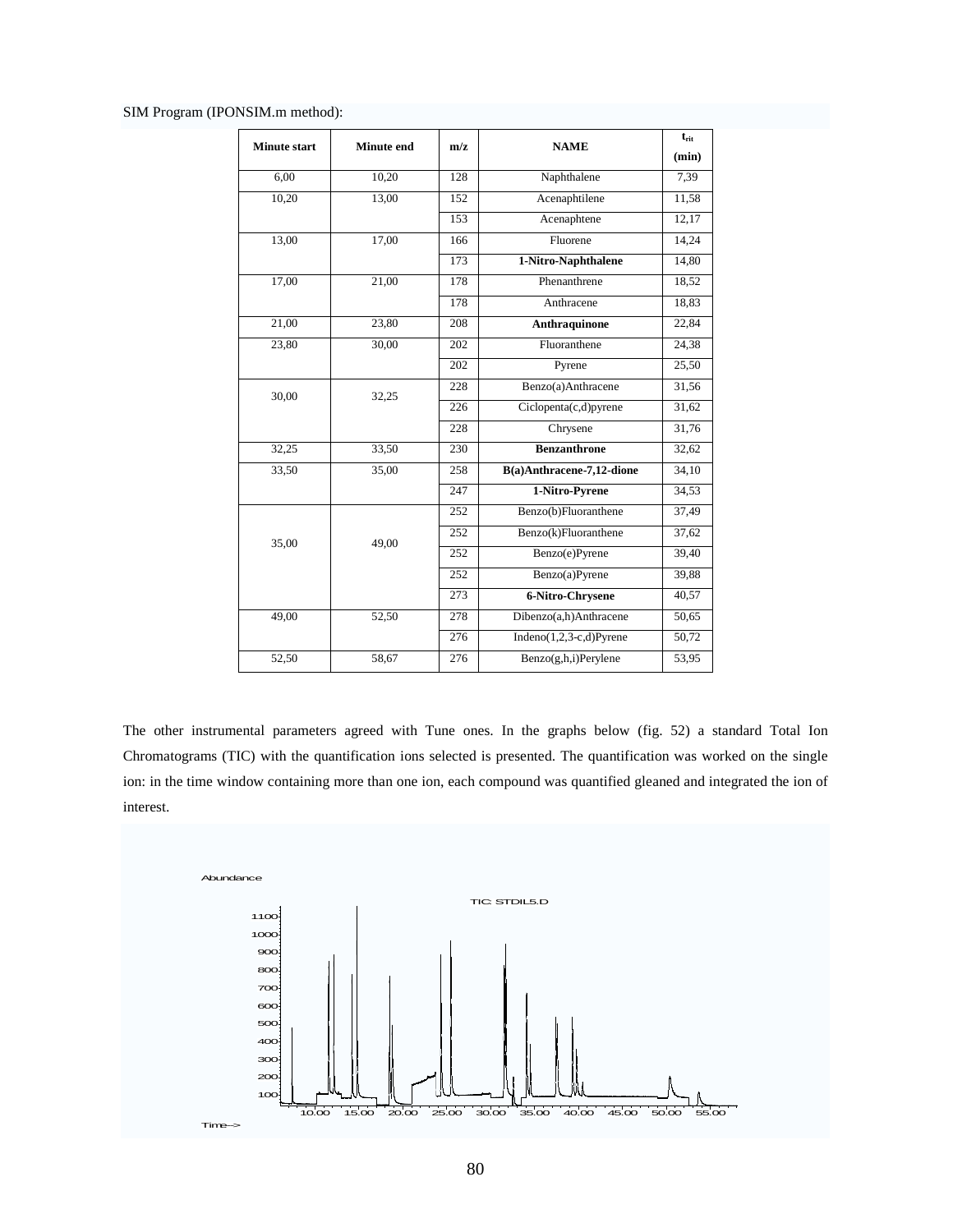Fig.52- A Total Ion Current of a Mix Standard of PAHs; Oxy-PAHs and Nitro-PAHs.

After the set up of the method, a campaign of intercalibration was conduced between HPLC-FLD and GC-MS for the PAHs compound of an analytical session of black and white samples and SRMs 1649a, [101]. The obtained results had mustered a good correspondence of data.

The recoveries were calculated on the analytical resulting data obtained from the extraction and analysis of three aliquots of analyzed aliquots of SRM 1649a certified reference material for the Polycyclic Aromatic Hydrocarbons. The obtained data is reported in tab.29, as mean recoveries for each compound.

|                |      |           | Phe Ant Flnt Py |      |      |             |      |      |      |       | $B(a)A$ Chr $B(b)F$ $B(k)F$ $B(a)P$ $D(a,h)A$ $I(123;cd)P$ | B(g,h,i)P |
|----------------|------|-----------|-----------------|------|------|-------------|------|------|------|-------|------------------------------------------------------------|-----------|
| %rec           | 79.1 |           | 86.3 70.7       | 80,8 | 92.5 | 115,2 105,9 |      | 84.7 | 83.5 | 145.8 | 56.3                                                       | 53,8      |
| %rec           |      | 67.9 71.4 | 60.0            | 67,0 | 75,5 | 132,1       | 99.8 | 77.5 | 72.5 | 130.5 | 54.1                                                       | 53,8      |
| %rec           | 62.8 |           | 68.6 54.9       | 60.3 | 70.0 | 115.1       | 77.1 | 64.3 | 58.9 | 107.7 | 39.4                                                       | 37.6      |
| mean           |      |           | 69.9 75.4 61.9  | 69.4 | 79.3 | 120.8       | 94.2 | 75.5 | 71.7 | 128.0 | 49.9                                                       | 48.4      |
| <b>DEV.STD</b> | 8.3  | 9.5       | 8,1             | 10,5 | 11,8 | 9.8         | 15,2 | 10.4 | 12.3 | 19.2  | 9.2                                                        | 9.3       |

Tab.29 - Percentage of recoveries and their standard deviation for a set of aliquots of the reference material SRM 1649a.

#### **3.1.4 Analysis of Bisphenol A by LC-MS-MS system.**

Sample analysis was performed by using liquid chromatography/negative ion electrospray ionization – tandem mass spectrometry (HPLC/(-)ESI-MS/MS). An Agilent 1100 series HPLC system (Agilent, Waldbronn, Germany) with a binary pump, vacuum degasser, autosampler, and a thermostated column compartment was used. An API 4000 triple quadrupole mass spectrometer (Applied Biosystems/MDS SCIEX, Toronto, Ontario, Canada) equipped with Turbo V source was used to determine bisphenol A in PM2,5.

Data was collected in negative ion mode by multiple reaction monitoring (MRM) with a 200 ms dwell time /transition. In the MRM acquisition mode the first quadrupole (Q1) and the third quadrupole (Q3), were set at unit resolution (a peak width of  $0.7 \pm 0.1$  amu at 50% of maximum peak height) [102].

Instrumental conditions are reported in table 30, where an alternative ionization technique, atmospheric pressure chemical ionization (APCI), was tested and optimized for the heated nebulizer source, and the results were compared with the turbo ion spray source (ESI). The higher response was obtained with ESI rather than APCI.

Tab.30. Instrumental Conditions and Measurement Parameters for API 4000.

| Parameter               | <b>ESI</b> | <b>APCI</b> |
|-------------------------|------------|-------------|
| Curtain gas (psi)       | 25         |             |
| Nebulizer gas (psi)     | 30         |             |
| Auxiliary gas (psi)     | 50         |             |
| Source temperature (°C) | 550        |             |
| Collision gas (psi)     |            |             |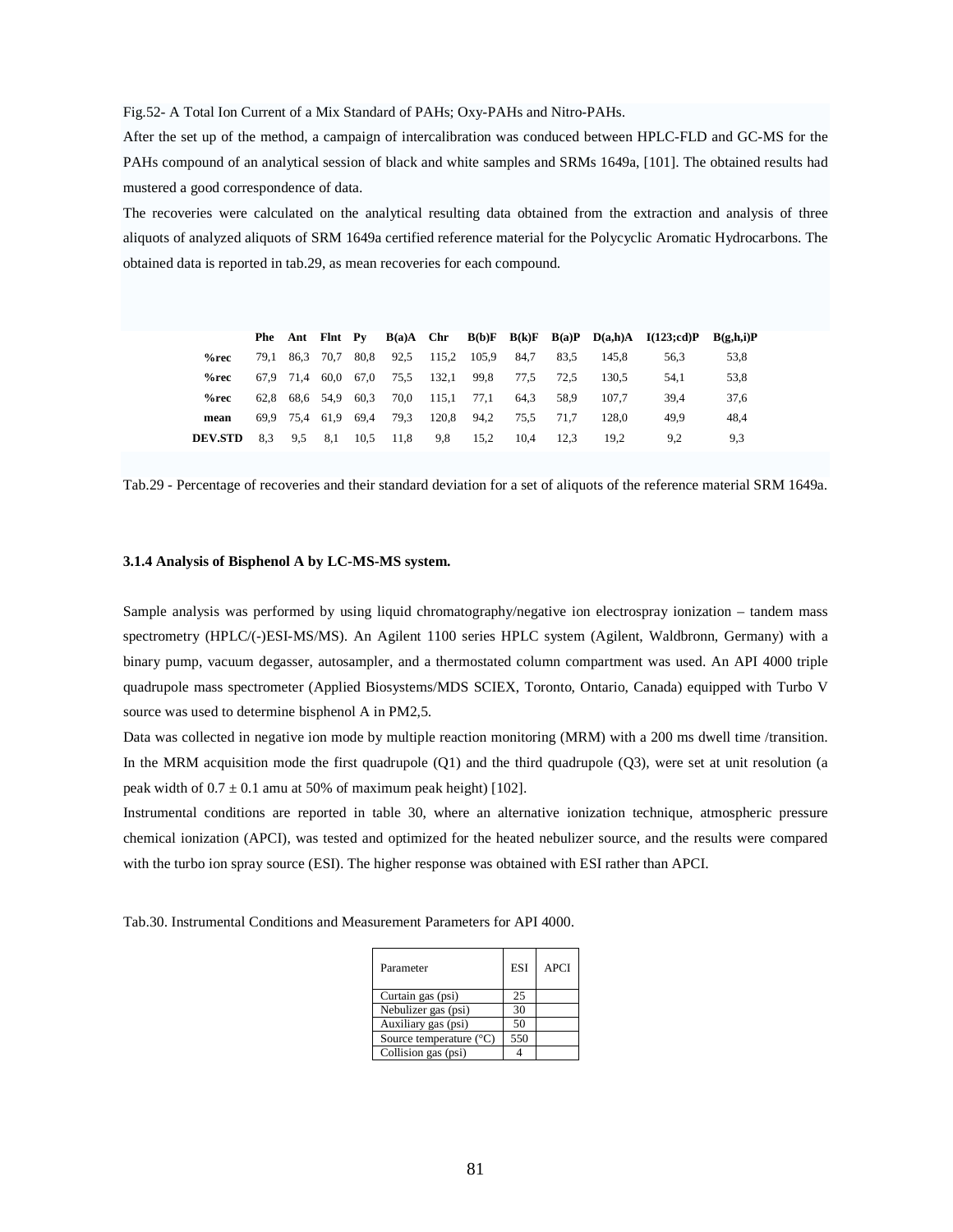Tab.31. Transition Monitored and Compound Parameter Collision Energy (CE) and Collision Cell Exit Potential (CXP) Settings for Bisphenol A and Labelled Bisphenol A.

| Compound                  | $Q1 \text{ m/z}$ | $O3 \text{ m/z}$ |
|---------------------------|------------------|------------------|
|                           |                  | 2.11             |
| Bisphenol A               | 227              | 2.12             |
|                           |                  | 133              |
|                           |                  | 223              |
| Bisphenol A ${}^{13}$ C12 | 239              | 224              |
|                           |                  | 139              |

CE (the collision energy) and CXP (the collision cell exit potential), were optimized by direct infusion of a 500 ng/ml solution of bisphenol A in methanol into the ion source of the mass spectrometer [102]. A summary of the transitions monitored and the compound parameters CE and CXP is given in tab.31. The transition 227/239 m/z for bisphenol A and 133/139 for the <sup>13</sup>C12 bisphenol A, given in figure 53, were used for the quantification of the sample.



Figure 53. Transition (m/z) used for the quantification of Bisphenol A and Labelled bisphenol A.

For the chromatographic analysis, 50  $\mu$ l of the sample was injected onto a AQ C18 4 x 3.0 mm security guard cardriges and a C18 Synergy 4 µm Hydro-RP 80 Å 50 x 4.6 mm Column, (Phenomenex, Torrance, CA), gradient elution, given in tab.32, was employed, at 500 µl/min using methanol and water.

| Time (min) | Ultrapure Water (%) | Methanol (%) |
|------------|---------------------|--------------|
|            | 50                  |              |
|            |                     |              |
|            |                     |              |
|            | 50                  |              |
|            | ۲0                  |              |

Tab.32 - Gradient Elution for Agilent 1100 HPLC System.

The evaluation for the chromatogram signal of the transitions leading to the choice of the 227/239 m/z for the Bisphenol A and 133/139 m/z for the <sup>13</sup>C12 Bisphenol A as could be seen in fig.54.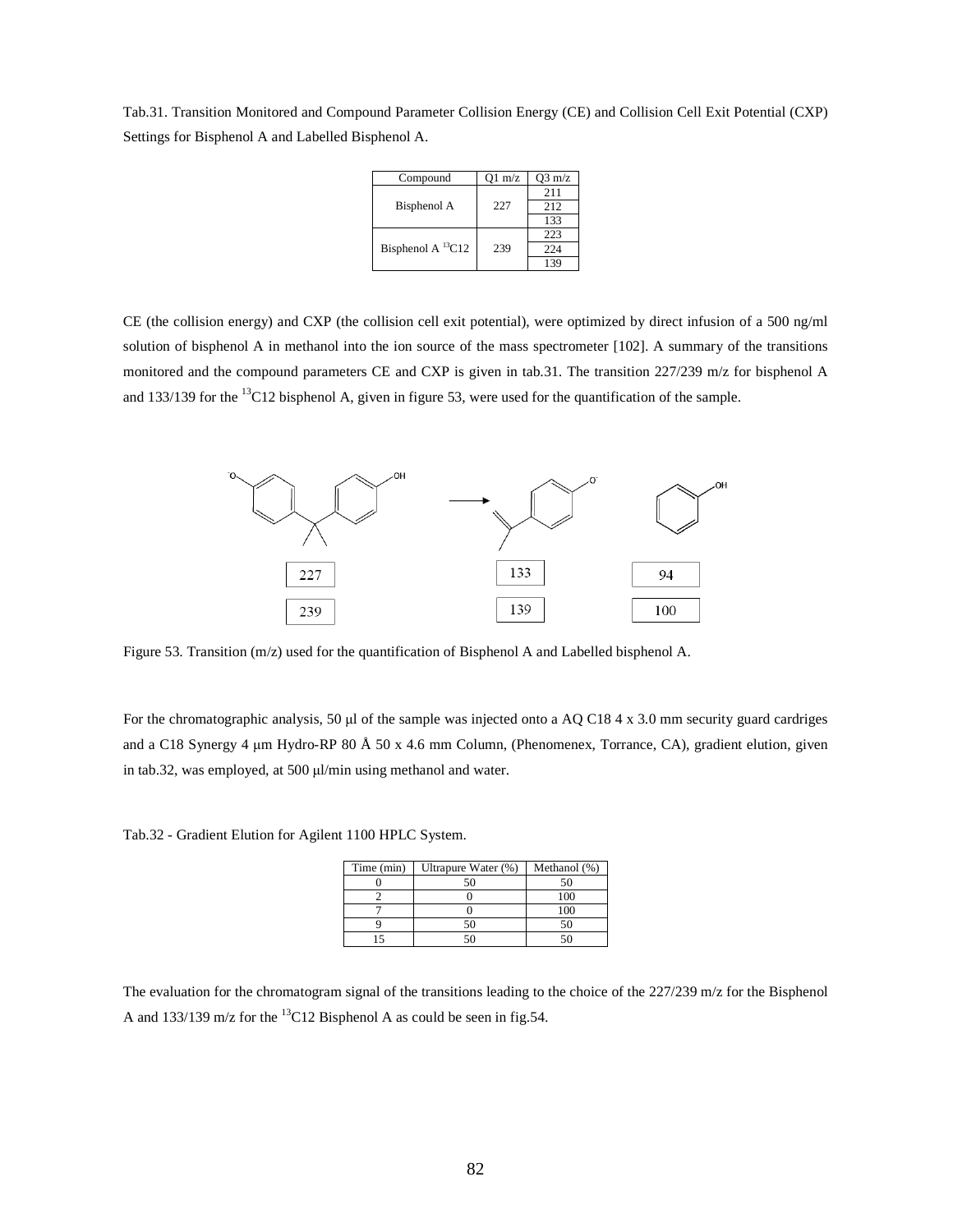

Fig.54 - HPLC/ESI-MS/MS chromatogram of the transition of quantification for bisphenol A (133 m/z) and <sup>13</sup>C12 bisphenol A (139 m/z) respectively in a PM2,5 extract sample.

Procedural blanks were evaluated by analyzing the bisphenol A in white filters (six samples) treated as black ones during the drying up, the weighed step, sampling, collecting and storing of the analysis' steps. The obtained values were used to estimate the Detection Limit (LOD) and the Quantitation Limit (LOQ). The LOD is estimated as the standard deviation of the blank at three-confidence factor  $(3SD<sub>b</sub>)$ , and the LOQ at ten-confidence factor (2LOD). The LOD was equal to 0,7 ng/ml (0,3 ng absolute amount injected). LOQ was equal to 1,4 ng/ml (0,7 ng absolute amount injected), lower than the minimum bisphenol A concentration detected in the particulate matter samples as shown in figure 55. The most recent study about air concentration of BPA reporting data about Detection Limit by GC-MS or LC-MS, showed respectively 20 ng and 10 ng, [78, 80, 103-105].

In this work, the internal standard method has been used for the determination of bisphenol A in PM2,5 PTFE samples. The internal standard method was performed by isotope dilution comparing the native compound peak area with that of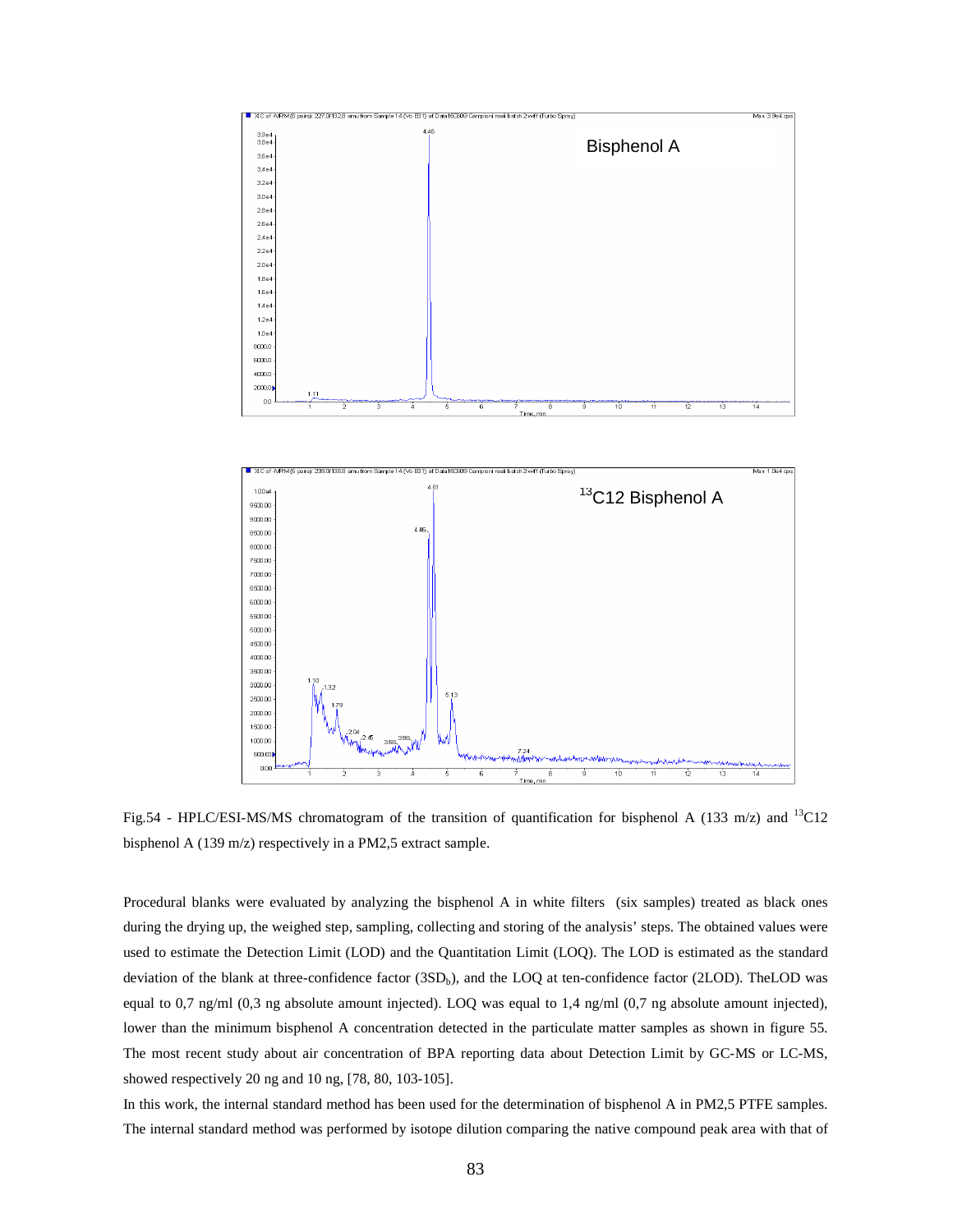<sup>13</sup>C12-labeled isotopomer. Results were corrected for the instrumental response factor, which was evaluated by analyzing a solution containing BPA at a concentration of 10 pg/ml and <sup>13</sup>C-labeled BPA at 10 pg/ml concentrations in methanol.



Fig.55 - Trend of absolute mount injected of bisphenol A for Indoor and Outdoor PM2,5 samples, compared with the LOD and LOQ amounts.

An external standard calibration was used to study the linearity range of analytical method. The external standard calibration method was performed using calibration curves obtained by adding different amounts of bisphenol A standard spikes to LC-MS methanol. Each diluted standard was injected 3 times and the correlated Area was considered as a single point. A parent standard solution of BPA in LC-MS methanol (100 µg/ml) was prepared from the BPA reagent and diluted to 1 µg/ml. From this solution, stock standard solutions of BPA in methanol were prepared with concentration of 0,1-0,5-1,0-5,0 ng/ml and 10-50-100-500 ng/ml. Each stock solution was 0,1 µg/ml (from the parent 100 ng/ml) <sup>13</sup>C12 BPA concentrated. Each range of standard concentration was well correlated as the equations showed, but with a different linearity (Figure 56).

An estimation of the LC-MS/MS instrumental method repeatability was obtained from six measurements of a Response Factor, analyzed three times each, at the concentration of 10 ng/ml both of bisphenol A and <sup>13</sup>C12 bisphenol A.

The relative standard deviation was 4,5%. While the relative standard deviation for the entire analytical method, was estimated processing five blank filter additioned of 10 ng (final concentration of 50 ng/ml) of bisphenol A, treated and extracted as samples and additioned of 10 ng of the labelled standard (final concentration of 50 ng/ml), before the injection. The average of recovery of bisphenol A on four spiked blank samples was 86% and the relative standard deviation associated is 6,5%. To estimate the accuracy of the method, a recovery test was carried out on five blank filters by adding standard spikes of a 10 ng bisphenol A and 10 ng  $^{13}$ C12 bisphenol A and then treated and extracted as samples. In this case the associate error was the 4,3%. Both, the method repeatability and accuracy were evaluated after the subtraction of the blank signal (five filters added only of native standard and processed as the samples).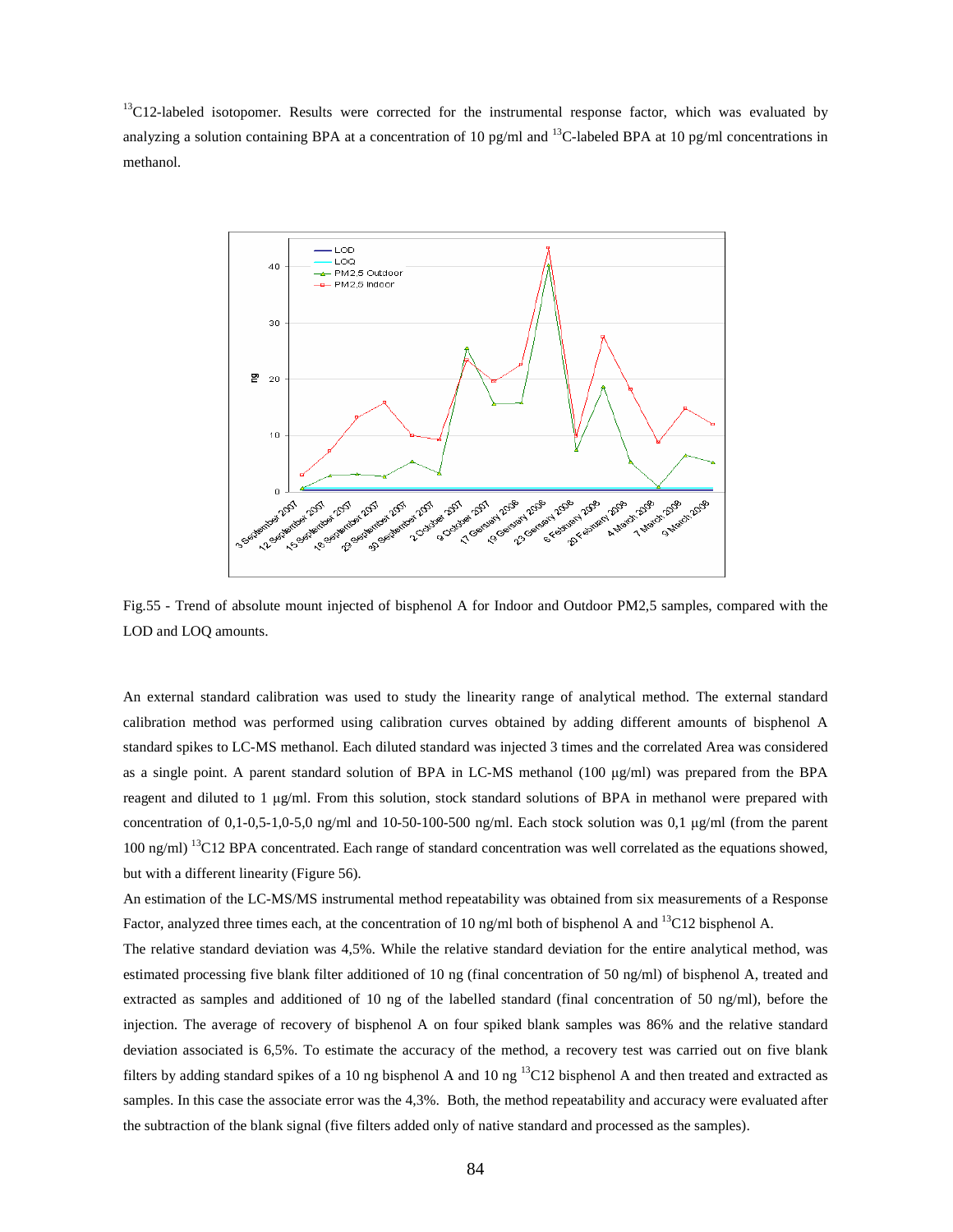

Fig.56 - The two different ranges of linearity for the quantitation of bisphenol A in the particulate matter, by LC-MS/MS. The lowest calibration curve ranged from 0,1 to 5 ng/ml and the highest calibration curve ranged from 10 to 500 ng/ml.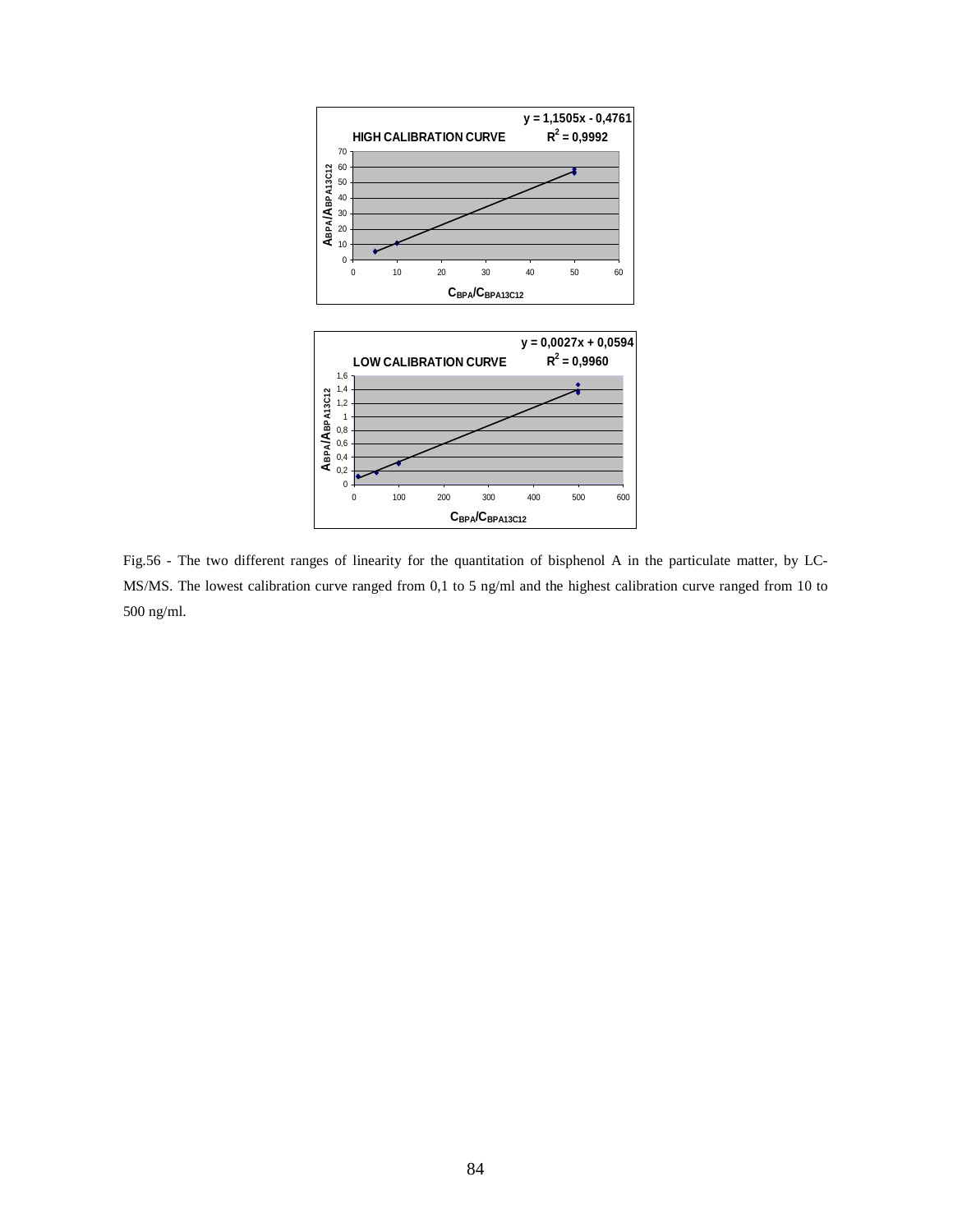### **3.2 Analysis Results**

The presence of organic micropollutants in the Particulate Matter has been investigated and the results were interpreted from an environmental point of view. A deeper insight into the interpretation of the results was achieved by the extension of this analysis of the same samples including general PM quality analytical parameters such as Polyciclic Aromatic Hydrocarbons, Ozone, Temperature, Solar Radiation and Rain. The PMx samples Indoor/Outdoor, Nightly and Daily, Winter and Summer, Remote, Urban and Rural allowed the exploration of the main pollution sources as well as the characterization of their geographical and temporal distribution.

# **3.2.1 Oxy-PAHS in the PM10 samples.**

The Appendix 1 – tab.2-5 presented the obtained data of PAHs and Oxy-PAHs for some summer night and day time analyzed PM10 samples. The concentration values in  $\text{ng/m}^3$  are indicated and their correlation with the particulate matter total mass expressed in ng/mg. As an example, in fig.57 a chromatogram of an analyzed PM10 sample is presented.



Fig. 57- A total ion current of a sample chromatogram.

From the obtained data of PAHs a graph can be drawn (fig.58) for the correlation of night and day concentration as sum of each single compound. The punctual correlation doesn't have a pronounced trend, but the relative's sum of day and night samples shows a major concentration of these compounds in the daily hours as it could be expected as a consequence of the photoxidation process.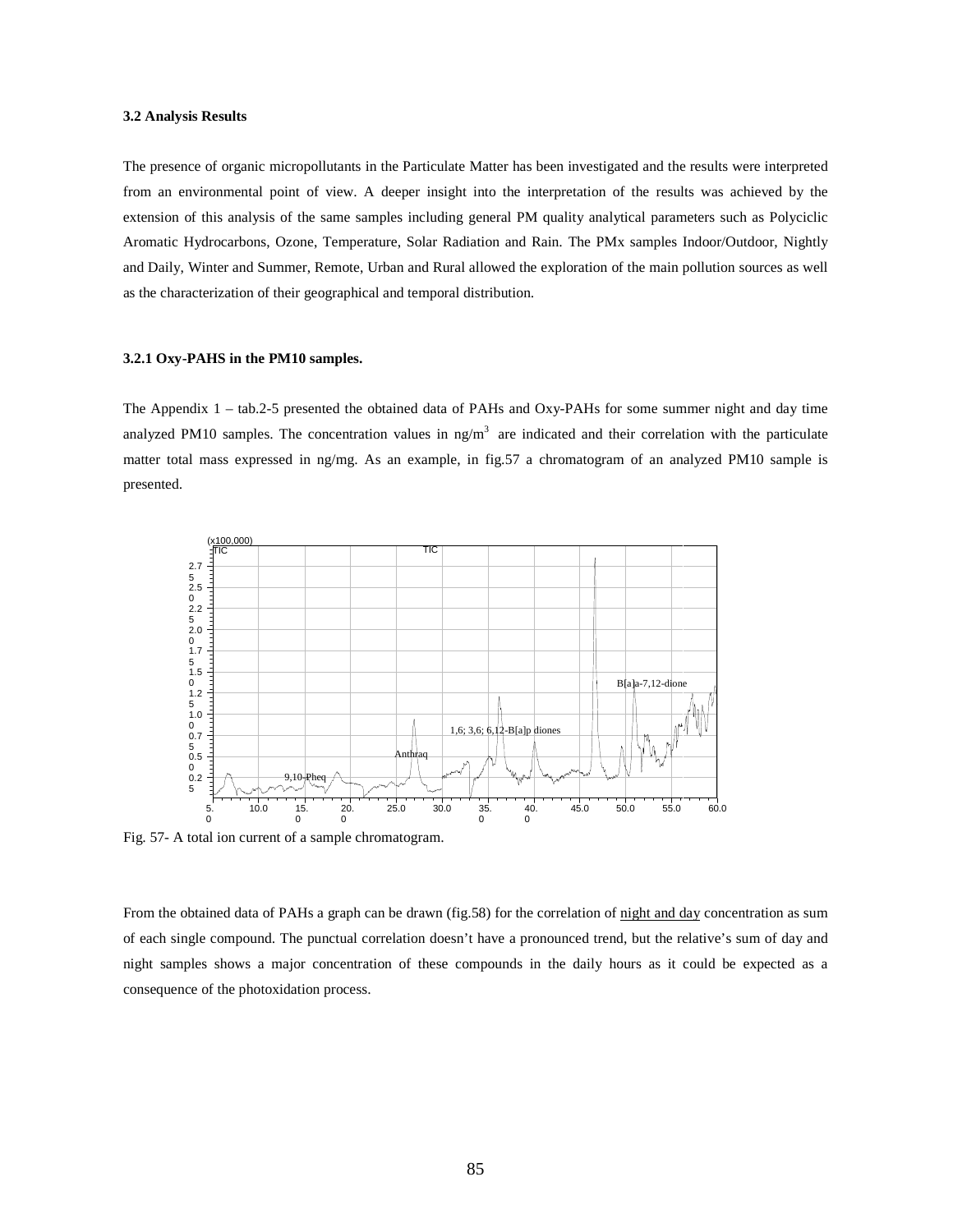

Fig.58 - Daily and Nightly concentration of ΣΡΑΗs, differed for dates, expressed in ng/m<sup>3</sup>, and the pie chart of the sum of daily and nightly analyzed samples for PAHs.

For a better understanding of the general trend the average results of each analyzed PAH compound it could be correlated. In fig.59 the trends of each compound are presented and differed by daily and nightly results. A good correlation above all can be shown for the compounds with an higher Molecular Weigh, together with their Boiling Point: the Indeno[1,2,3-c,d]perylene; Benzo[a]pyrene and Benzo[k]fluoranthene is directly emitted like Particulate Matter.



Fig. 59 - PAHs' sum concentration trend differed by compound and daily and nightly samples.

Considering the data elaborations of Oxy-PAHs partial sum (fig.60) parted by low Molecular Weigh Oxy-PAHs and high Molecular Weigh Oxy-PAHs: the Oxy-PAHs' compounds, 9,10-Phenanthraquinone and Anthraquinone, are more concentrated in the PM compared to the Benzo(A)pyrene-Diones and Benzo(a)Anthracene-7,12-Dione. These results will be rethought after the presentation of radiation and ozone data.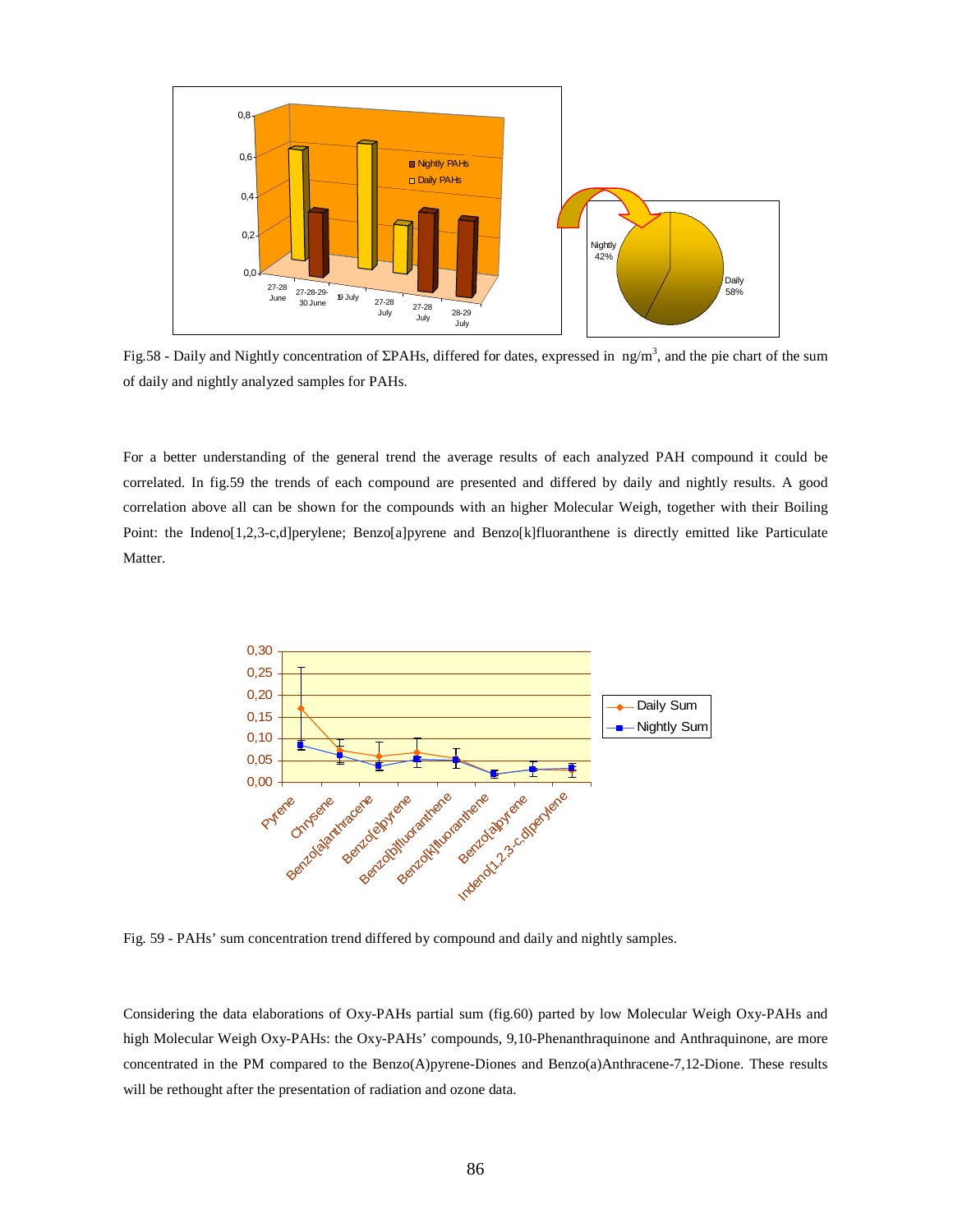

Fig.60 - Correlation of Oxy-PAHs partial sum.

The sum for the total samples of Benzo[a]pyrene-Diones and Benzo[a]pyrene, fig.61, shows a presence of about 60% of Diones versus 40% of PAHs. This result leaded to the hypothesis of a photochemical activity in the atmosphere in the summer time.



Fig.61 - Percentage comparison of Benzo[a]pyrene-Diones and Benzo[a]pyrene for each extracted and analyzed sample and final result percentage for the indicated compound.

For the evaluation of the photoxidation of PAHs by ozone, in Appendix 1 – tab.6, the ozone data for the considered days of sampling are reported. The ozone is expressed in  $\mu$ g/m<sup>3</sup>, and it could be compared with the net radiation (expressed in  $W/m<sup>2</sup>$ ) for the same days. In order to present a reliable correlation, , the particulate matter masses are reported on the same table, expressed in  $\mu$ g/m<sup>3</sup>, for the same days. The Italian D.Lvo 183/04 explains how the Attention Level for Ozone is set at 180  $\mu$ g/m<sup>3</sup>, and the Alarm Level at 240  $\mu$ g/m<sup>3</sup>. For the considered days the O<sub>3</sub> concentration is quite low and was under the Attention Level, [106].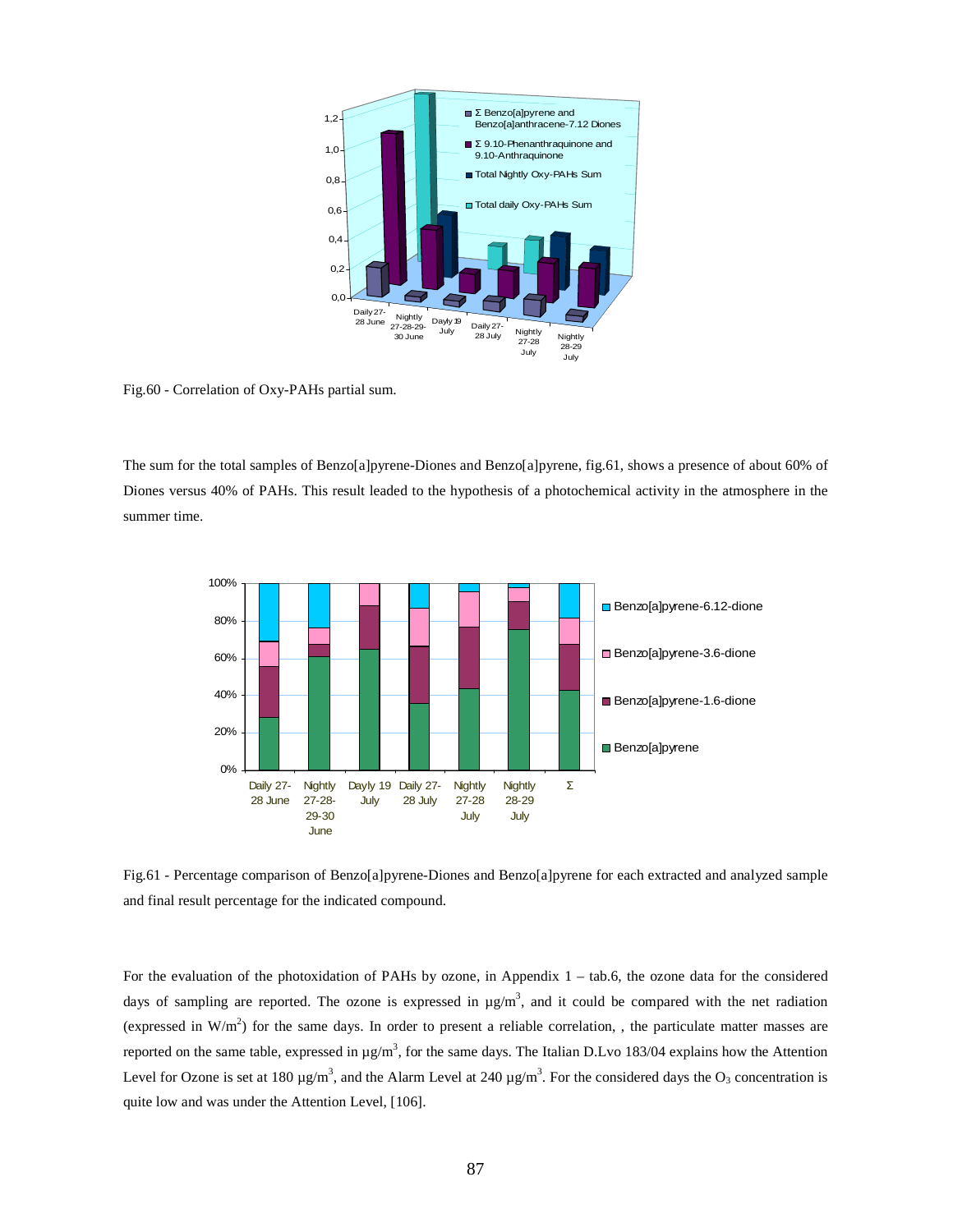The obtained results for the net radiation, ozone and particulate matter, are fitted with the data of Oxy-PAHs, like a single compound and partial or total sums (fig.62).



Fig.62 - Compared data of Oxy-PAHs, PM10 and Ozone concentration.

The Diones' concentrations were affected by the high presence of Ozone (photochemical activity marker) of the previous daily hours.

As it could be seen from the tab.33, the concentration of benzo[a]pyrene has a good fit with particulate matter, with Benzo[a]pyrene Diones, like could be expected. The benzo[a]anthracene-7.12-dione doesn't have a linear correlation with the benzo[a]anthracene and with the presence of ozone, but the formation of this compound occurs: it is an important constituent of particulate matter for the analyzed samples, probably for a more complex kinetic of reaction as could be expected from the fig.27. All Benzo[a]pyrene Diones have a linear good correlation with ozone ( $r^2 = 0.58$  as sum) and for the Benzo[a]pyrene-6.12-dione there is also an interesting  $r^2$  with the net radiation.

Tab.33 – Correlation data  $(r^2)$  for PM10, Net Radiation and Ozone with PAHs and Oxy-PAHs.

| $r^2$           | $\Sigma$ PAHs | B[a]p | B[a]a | B[a]a7.12d | $\Sigma B[a]$ pd | B[a]p1.6d | B[a]p3.6d | B[a]p6.12d | Aq   | $9.10$ -Pheq |
|-----------------|---------------|-------|-------|------------|------------------|-----------|-----------|------------|------|--------------|
| Radiation       | 0,05          | 0,00  | 0.08  | 0.04       | 0,19             | 0,20      | 0,18      | 0,44       | 0.05 | 0.01         |
| O <sub>3</sub>  | 0.33          | 0,20  | 0.33  | 0.16       | 0,58             | 0,47      | 0,58      | 0,56       | 0.39 | 0,02         |
| <b>PM10</b>     | 0,30          | 0,59  | 0.25  | 0,65       | 0,85             | 0,90      | 0.86      | 0,67       | 0.53 | 0,02         |
| $9.10$ -Pheq    | 0,52          | 0,12  | 0,48  | 0.01       | 0,04             | 0.01      | 0,00      | 0,30       | 0,22 |              |
| Aq              | 0,04          | 0,88  | 0.05  | 0.39       | 0,82             | 0,64      | 0.61      | 0,93       |      |              |
| $B[a]p-6.12d$   | 0.00          | 0,76  | 0,00  | 0,38       | 0,92             | 0,74      | 0,72      |            |      |              |
| $B[a]p-3.6d$    | 0,21          | 0,57  | 0,17  | 0,79       | 0,94             | 0,98      |           |            |      |              |
| $B[a]p-1.6d$    | 0,16          | 0,65  | 0,12  | 0,83       | 0,95             |           |           |            |      |              |
| $\Sigma$ B[a]pd | 0,14          | 0,74  | 0,12  | 0,67       |                  |           |           |            |      |              |
| B[a]a7.12d      | 0,14          | 0,53  | 0,09  |            |                  |           |           |            |      |              |
| B[a]a           | 0,98          | 0,09  |       |            |                  |           |           |            |      |              |
| B[a]p           | 0.08          |       |       |            |                  |           |           |            |      |              |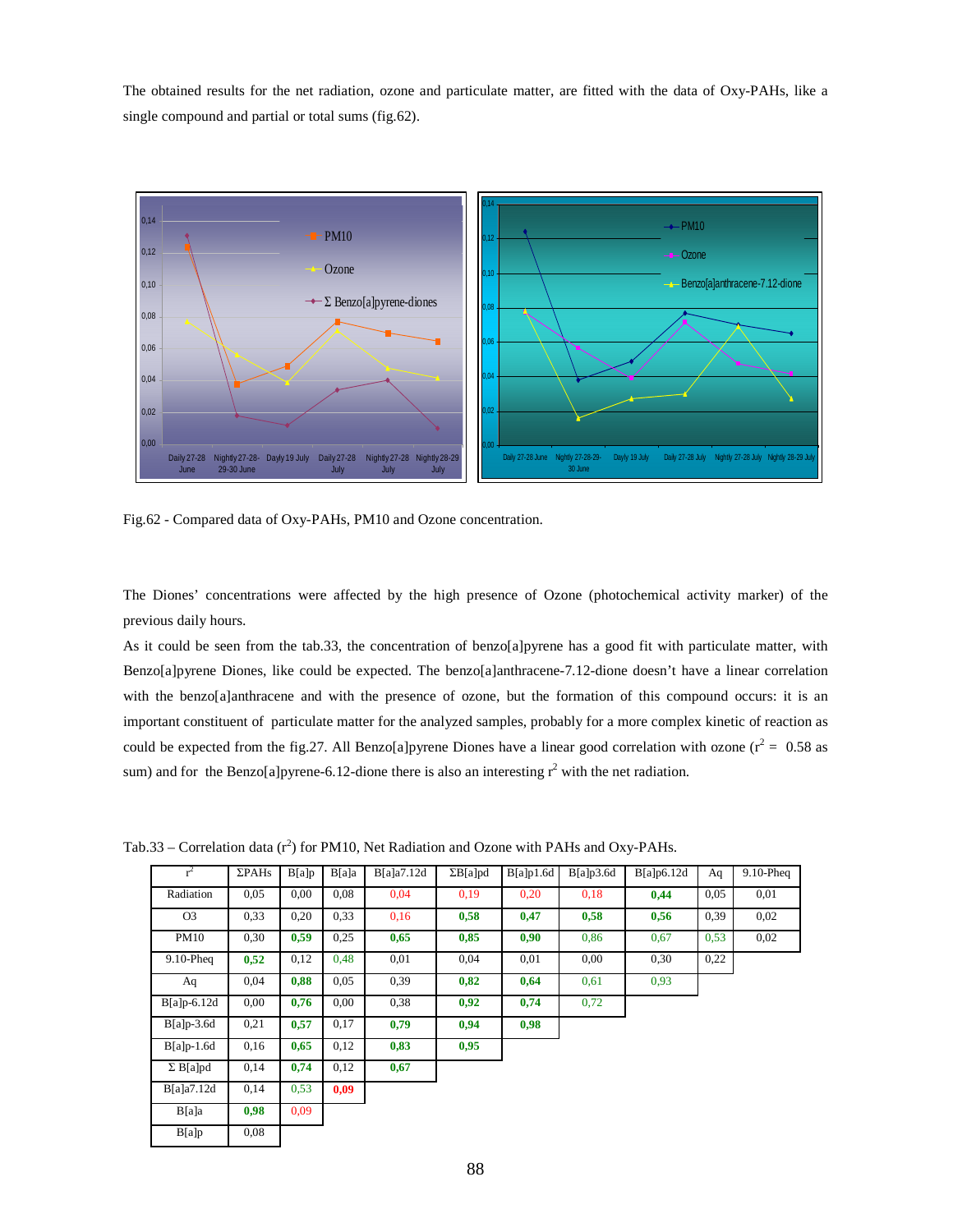### **3.2.2 Oxy-PAHs, Nitro-PAHs in Outdoor/Indoor PM1 and PM2.5 samples for Urban, Rural and Remote Sites.**

In the Appendix  $1 - \text{tab.7}$ , 8 the obtained results are presented and expressed respectively in pg/m<sup>3</sup>PM2.5 and PM1. In the same tables are presented the sum of ten PAHs, the less volatile ones (from the Benzo[a]Anthracene to the Benzo[g,h,i]Perylene) and the total 14 PAHs analyzed. At last the 17 compounds sum represents the concentration of all Polycyclic Hydrocarbons analyzed (both PAHs; Oxy-PAHs and Nitro-PAHs). In fig.63 is shown a chromatogram of an analyzed PM10 sample and a white sample: it could be seen that the white has a negligible signal if compared with a sample one (fig.64).



Fig.63 - Total Ion Current of a sample of PM1 Indoor containing PAHs, Oxy-PAHs and Nitro-PAHs.



Fig.64 - Total Ion Current of a White Sample.

The elaboration presented for all data reported account of the different compounds analyzed; the different types of samples: PM1 indoor; PM2.5 indoor and PM1 outdoor and PM2.5 outdoor.

The following graph (fig.65) allows to focus the mass results expressed in  $\mu$ g/m<sup>3</sup> for indoor-outdoor and PM1-PM2.5 summer samples. It has to be specified each single sample: the 1-2-3-4-7-8 indoor-outdoor PM1 samples and indooroutdoor PM2.5 samples were made in the same day; while 5-6 were sampled in close days of the same week but for both indoor-outdoor PM1 and indoor-outdoor PM2.5. Theoretically the PM1 had to be lower than outdoors, but sample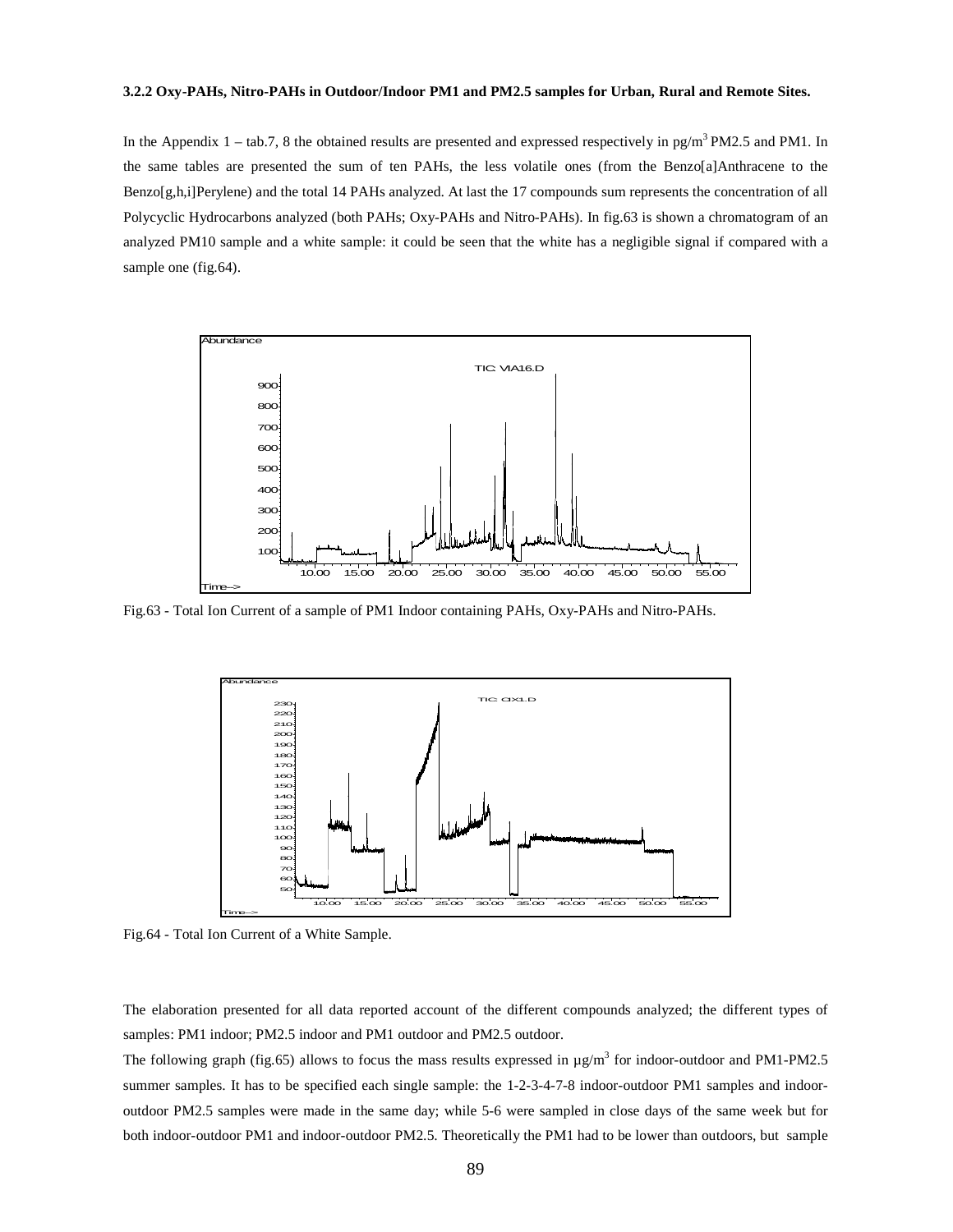7 shows a different trend for the PM1 and PM2.5 indoor sampling. The reason is necessary correlated with the mode of sampling or weighing.

Moreover it could be expected that the indoor mass is lower than the outdoor one. This is not always respected and could be correlated with environment factors like the behaviour of people or structural features of the building construction (presence of conditioned air; smoking; closeness of traffic density; the opening of windows) could be combined to bring about concentration of particulate matter.



Fig.65 - Mass results expressed in  $\mu$ g/m<sup>3</sup> for indoor-outdoor and PM1-PM2.5 samples.

Considering the composition of PM2.5 of all compounds analyzed in fig.66, the high concentration of Benzanthrone (BZAT) is evident.

For a better definition of each correlation, table 34 and 35 were made, separated from PM1 and PM2.5: the interesting cells are highlighted. The Oxy-PAHs sum (Σopah, in the first column) correlates with some PAHs compound and with PAHs sum: the Benzanthrone has a good correlation with the 14 PAHs' sum  $(r^2=0.93$  and 0.83 respectively), (second column).

At last the Anthraquinone (Aq) fits with the Anthracene (Ant), its rising compound ( $r^2 = 0.82$  and  $r^2 = 0.44$ ). In general the PM2.5 data has a better correlation than PM1, even the trend is the same.

For example the difference in the correlation of Anthracene and Anthraquinone could be originated from the different environmental conditions of reaction or transport from outdoor to indoor space.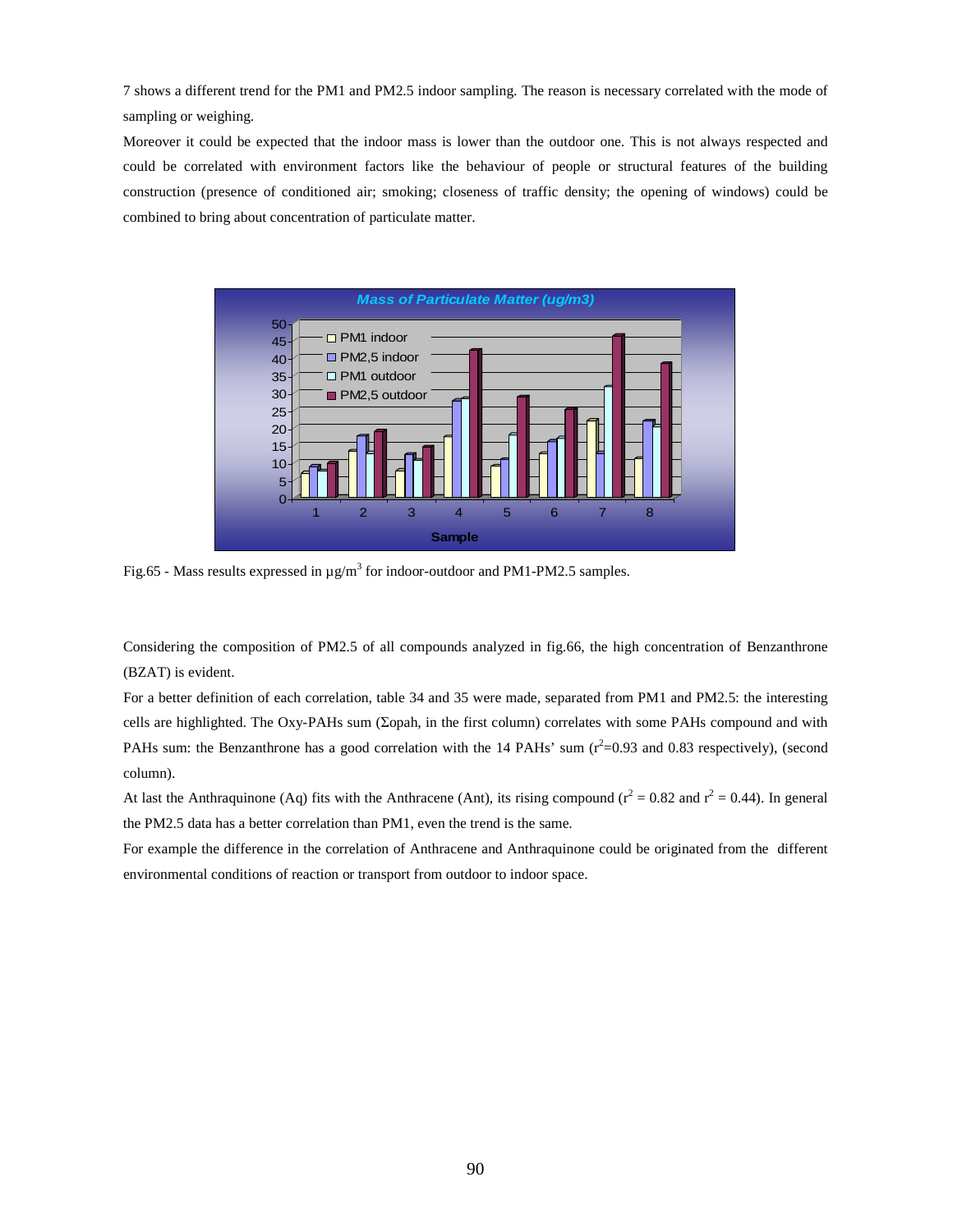Tab.34 – Correlation data of PM2.5  $\text{ng/m}^3$  indoor and outdoor samples.

| PM2.5          | $\Sigma$ opah | $\Sigma14$ pah | $\Sigma10$ pah | <b>BP</b> | dBA  | IP   | BaP  | <b>BeP</b> | <b>BkF</b> | <b>BbF</b> | <b>BaAd</b> | <b>Bzat</b> | Chr  | Cpp  | BaA  | Pyr  | Flnt | Aq   | Ant  |
|----------------|---------------|----------------|----------------|-----------|------|------|------|------------|------------|------------|-------------|-------------|------|------|------|------|------|------|------|
| Phe            | 0,01          | 0.03           | 0,00           | 0.02      | 0,54 | 0,06 | 0,01 | 0.00       | 0,01       | 0,00       | 0.03        | 0,00        | 0,03 | 0,01 | 0.00 | 0.23 | 0,74 | 0.00 | 0,37 |
| Ant            | 0.37          | 0.19           | 0.14           | 0.05      | 0,29 | 0.09 | 0,12 | 0.14       | 0.06       | 0,10       | 0.39        | 0.17        | 0,23 | 0,15 | 0,19 | 0.37 | 0,46 | 0.82 |      |
| Aq             | 0,51          | 0,20           | 0,17           | 0,13      | 0,38 | 0,22 | 0,17 | 0.16       | 0,06       | 0,13       | 0.73        | 0,21        | 0,21 | 0.16 | 0,19 | 0,25 | 0.09 |      |      |
| Flnt           | 0,24          | 0,33           | 0,15           | 0,03      | 0,59 | 0,00 | 0,09 | 0,11       | 0,04       | 0,12       | 0,01        | 0,22        | 0,34 | 0,29 | 0,25 | 0.68 |      |      |      |
| Pyr            | 0.67          | 0.71           | 0.53           | 0.28      | 0,54 | 0,15 | 0,40 | 0.43       | 0,26       | 0,45       | 0.13        | 0.68        | 0,79 | 0,72 | 0.72 |      |      |      |      |
| BaA            | 0.77          | 0.89           | 0.87           | 0.58      | 0,45 | 0,48 | 0,77 | 0,76       | 0.59       | 0,78       | 0,24        | 0.87        | 0.97 | 0.96 |      |      |      |      |      |
| Cpp            | 0.69          | 0,80           | 0.75           | 0,45      | 0,37 | 0,34 | 0,63 | 0,62       | 0,42       | 0,65       | 0,20        | 0,78        | 0,91 |      |      |      |      |      |      |
| <b>Chr</b>     | 0.80          | 0.94           | 0.88           | 0,59      | 0,55 | 0,46 | 0,77 | 0,79       | 0,63       | 0,80       | 0,25        | 0.89        |      |      |      |      |      |      |      |
| <b>Bzat</b>    | 0.88          | 0.93           | 0.92           | 0,78      | 0,71 | 0,58 | 0,83 | 0,86       | 0,64       | 0.90       | 0.33        |             |      |      |      |      |      |      |      |
| BaAd           | 0.59          | 0,29           | 0.33           | 0.35      | 0,50 | 0,56 | 0.33 | 0.32       | 0.15       | 0.30       |             |             |      |      |      |      |      |      |      |
| <b>BbF</b>     | 0,75          | 0.92           | 0.98           | 0,93      | 0,71 | 0,78 | 0,97 | 0.99       | 0,85       |            |             |             |      |      |      |      |      |      |      |
| BkF            | 0.48          | 0,73           | 0.83           | 0,77      | 0,38 | 0,68 | 0,89 | 0,88       |            |            |             |             |      |      |      |      |      |      |      |
| <b>BeP</b>     | 0.75          | 0.91           | 0.98           | 0,91      | 0,73 | 0,79 | 0.98 |            |            |            |             |             |      |      |      |      |      |      |      |
| <b>BaP</b>     | 0.80          | 0.89           | 0.97           | 0.89      | 0.69 | 0.83 |      |            |            |            |             |             |      |      |      |      |      |      |      |
| IP             | 0,58          | 0.63           | 0.76           | 0,76      | 0,75 |      |      |            |            |            |             |             |      |      |      |      |      |      |      |
| dBA            | 0.88          | 0.71           | 0.70           | 0.74      |      |      |      |            |            |            |             |             |      |      |      |      |      |      |      |
| BP             | 0.65          | 0.78           | 0.88           |           |      |      |      |            |            |            |             |             |      |      |      |      |      |      |      |
| $\Sigma10$ pah | 0.79          | 0.95           |                |           |      |      |      |            |            |            |             |             |      |      |      |      |      |      |      |
| $\Sigma$ 14pah | 0.83          |                |                |           |      |      |      |            |            |            |             |             |      |      |      |      |      |      |      |

Tab.35 – Correlation data of PM1 ng/m<sup>3</sup> indoor and outdoor samples.

| <b>PM1</b>     | $\Sigma$ opah | $\Sigma$ 14pah | $\Sigma10$ pah | <b>BP</b> | dBA  | $_{\rm IP}$ | BaP  | <b>BeP</b> | BkF  | <b>BbF</b> | BaAd | Bzat | Chr  | Cpp  | BaA  | Pvr  | Flnt | Aq   | Ant  |
|----------------|---------------|----------------|----------------|-----------|------|-------------|------|------------|------|------------|------|------|------|------|------|------|------|------|------|
| Phe            | 0.10          | 0.49           | 0,13           | 0,01      | 0.02 | 0,00        | 0,04 | 0,09       | 0,01 | 0.07       | 0,04 | 0.18 | 0,33 | 0,29 | 0,38 | 0.51 | 0.91 | 0.02 | 0,28 |
| Ant            | 0,42          | 0,36           | 0,20           | 0.01      | 0,26 | 0,08        | 0,05 | 0,20       | 0,11 | 0,11       | 0,09 | 0,24 | 0,43 | 0,31 | 0.40 | 0,61 | 0.61 | 0.44 |      |
| Aq             | 0.34          | 0.03           | 0,05           | 0,00      | 0,77 | 0,05        | 0,01 | 0,07       | 0,09 | 0,02       | 0,10 | 0,07 | 0,13 | 0,09 | 0,06 | 0,13 | 0.13 |      |      |
| Flnt           | 0,25          | 0.62           | 0,22           | 0.02      | 0.00 | 0,00        | 0.08 | 0,16       | 0.05 | 0,14       | 0,15 | 0,32 | 0,49 | 0,44 | 0,45 | 0.76 |      |      |      |
| Pyr            | 0.61          | 0.72           | 0,43           | 0.06      | 0,10 | 0,04        | 0,21 | 0,37       | 0,23 | 0,31       | 0.19 | 0,58 | 0,75 | 0.69 | 0.64 |      |      |      |      |
| BaA            | 0.60          | 0.85           | 0,74           | 0,23      | 0,11 | 0,15        | 0,52 | 0,64       | 0,44 | 0,58       | 0,00 | 0,71 | 0,91 | 0,88 |      |      |      |      |      |
| $\mathbf{Cpp}$ | 0,67          | 0.80           | 0,71           | 0,20      | 0,17 | 0,13        | 0,51 | 0,60       | 0,41 | 0,54       | 0.01 | 0,74 | 0,90 |      |      |      |      |      |      |
| Chr            | 0.73          | 0,87           | 0,77           | 0,22      | 0,27 | 0,15        | 0,53 | 0,69       | 0,57 | 0,62       | 0,02 | 0.79 |      |      |      |      |      |      |      |
| <b>Bzat</b>    | 0.85          | 0.83           | 0.90           | 0,52      | 0,32 | 0.39        | 0,75 | 0,86       | 0.67 | 0.85       | 0.11 |      |      |      |      |      |      |      |      |
| BaAd           | 0.18          | 0.08           | 0,03           | 0.04      | 0.10 | 0,08        | 0,01 | 0.05       | 0,03 | 0.04       |      |      |      |      |      |      |      |      |      |
| <b>BbF</b>     | 0.66          | 0,73           | 0,96           | 0.79      | 0,27 | 0,67        | 0,96 | 0,97       | 0,85 |            |      |      |      |      |      |      |      |      |      |
| <b>BkF</b>     | 0.58          | 0,53           | 0.81           | 0,62      | 0,45 | 0,54        | 0.81 | 0,85       |      |            |      |      |      |      |      |      |      |      |      |
| <b>BeP</b>     | 0.73          | 0.77           | 0.98           | 0.75      | 0,39 | 0.68        | 0,92 |            |      |            |      |      |      |      |      |      |      |      |      |
| BaP            | 0.58          | 0.64           | 0.92           | 0.81      | 0,19 | 0,71        |      |            |      |            |      |      |      |      |      |      |      |      |      |
| $_{\rm IP}$    | 0.36          | 0,28           | 0,58           | 0,90      | 0.35 |             |      |            |      |            |      |      |      |      |      |      |      |      |      |
| dBA            | 0.64          | 0.13           | 0.31           | 0.21      |      |             |      |            |      |            |      |      |      |      |      |      |      |      |      |
| BP             | 0.36          | 0.40           | 0.69           |           |      |             |      |            |      |            |      |      |      |      |      |      |      |      |      |
| $\Sigma10$ pah | 0.74          | 0.84           |                |           |      |             |      |            |      |            |      |      |      |      |      |      |      |      |      |
| $\Sigma$ 14pah | 0.67          |                |                |           |      |             |      |            |      |            |      |      |      |      |      |      |      |      |      |

A graph that represents each compound for the PM2.5 is presented in fig.66 and in fig.67. Only for the 14 PAHs analyzed; from the graph the percentage of the considered pollutants can be read.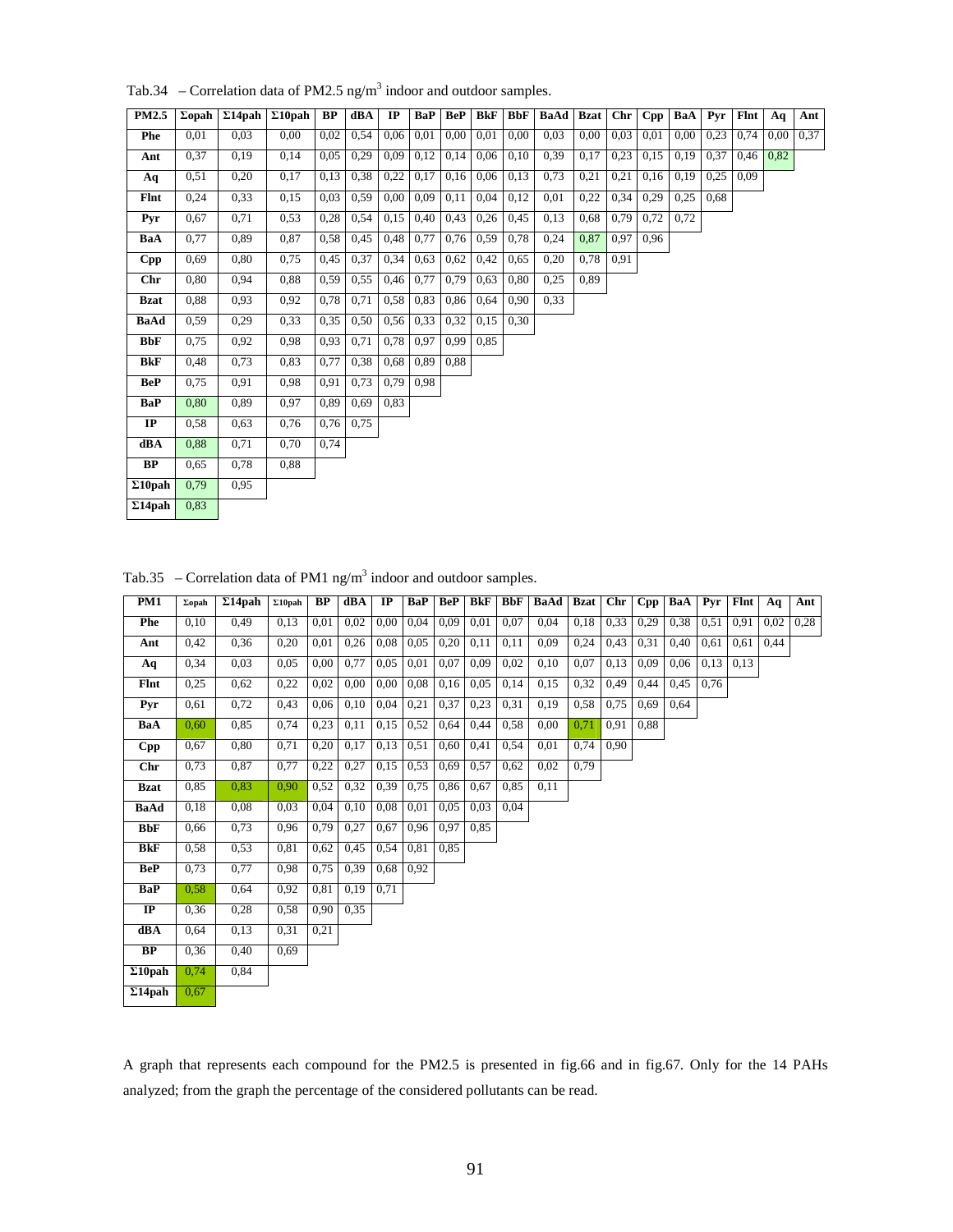

Fig.66 - The PM2.5 composition for the Polycyclic Aromatic Hydrocarbons and Oxygenated Polycyclic Hydrocarbons (the 17 compound analyzed).



Fig.67 - The PM2.5 composition for the 14 Polycyclic Aromatic Hydrocarbons analyzed.

In the previous chapters two different types of analysis as preliminary study of feasibility were considered: an HPLC-FLD analysis of PAHs coupled with an LC-MS analysis of Oxy-PAHs compounds. For this kind of analysis the time of work is high: each sample had to be processed tewice with different eluent and detector configuration even the extract is the same. So it another kind of system can be found (GC-MS) that could be supported the identification and quantification in a single run of PAHs, Oxy-PAHs and Nitro-PAHs. In this case the much polar and higher molecular weight compounds, the Benzo[a]pyrenediones could not be analysed, but as it could be seen in the chapter 3.2.1, they are present in very low concentrations, in the PM10 fraction, so by necessity the opportunity of the analysis of these compounds by LC-MS [47] will be considered.

The method set by GC-MS allows to consider a very large batch of samples as support to important environmental considerations and conclusions. Following the results obtained from all processed samples.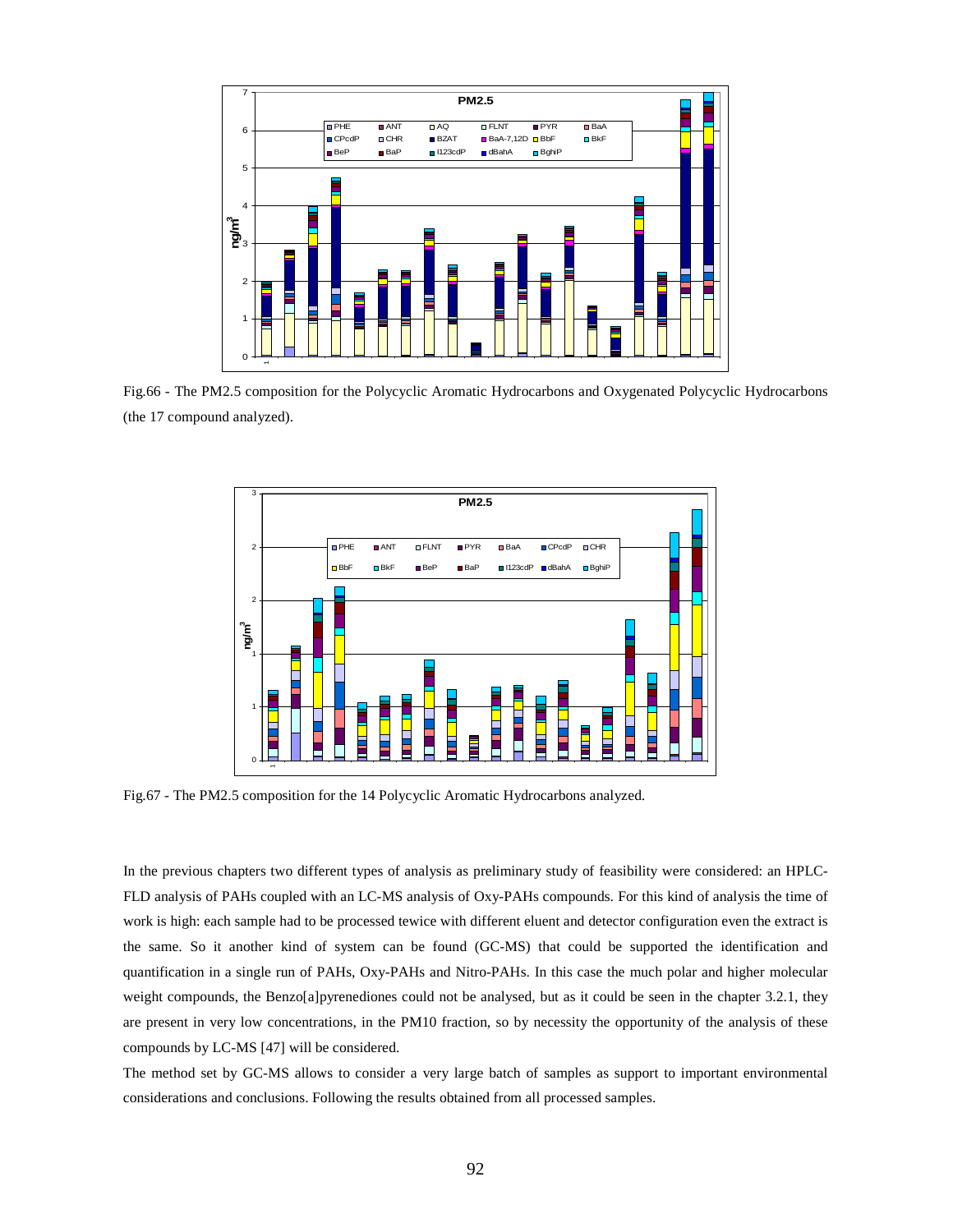Firstly the winter samples of the urban sites of Milan in January, February and March 2008 directly of the summer and autumn 2007, in both cases in order to estimate the behaviour of PM1-PM2.5 indoor and outdoor environmental compartment. In Appendix 1 – tab.9 the concentrations of the samples collected for the summer and wintertime.

Fig.68 and 69 show the concentrations of PAHs; Oxy-PAHs and Nitro-PAHs monitored as percentage of  $\mu$ g/m<sup>3</sup> respectively in the PM1 and PM2,5 winter samples. At last in fig.70, the results were monitored as sum in order to compare directly Indoor and Outdoor Data of both campaigns.



Fig.68 – PM1 Winter samples processed by GC-MS for PAHs, Oxy-PAHs and Nitro-PAHs, both indoor and outdoor sampling type: the abbreviation "i" mean Indoor while the abbreviation "o" mean Outdoor samples.



Fig.69 – PM2,5 Winter samples processed by GC-MS for PAHs, Oxy-PAHs and Nitro-PAHs, both indoor and outdoor sampling type: the abbreviation "i" means Indoor while the abbreviation "o" means Outdoor samples.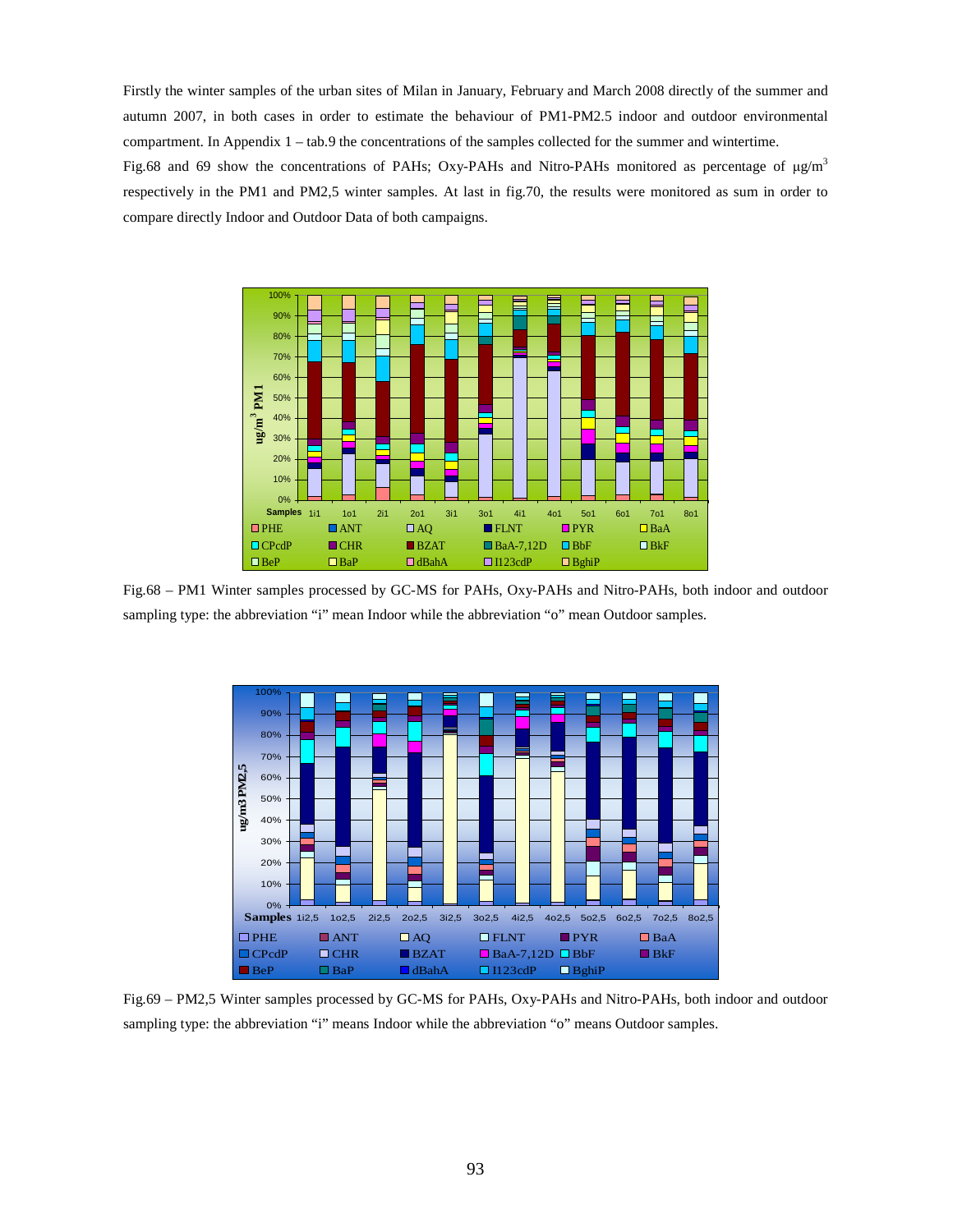

Fig.70 - Sample processed by GC-MS for PAHs analysis, partitioned by summer and winter and PM1 and PM2.5 indoor and outdoor sampling.

Summarizing the obtained results: the IPA/OPA ratio is lower in wintertime, when the photochemical activity is lower; the IPA/OPA ratio is higher in the PM Indoor rather than the Outdoor, where the photochemical activity is lower, (fig.71).



Fig.71 – IPA /OPA ratio for both PM1; PM2,5 Indoor; Outdoor; summer and winter samples.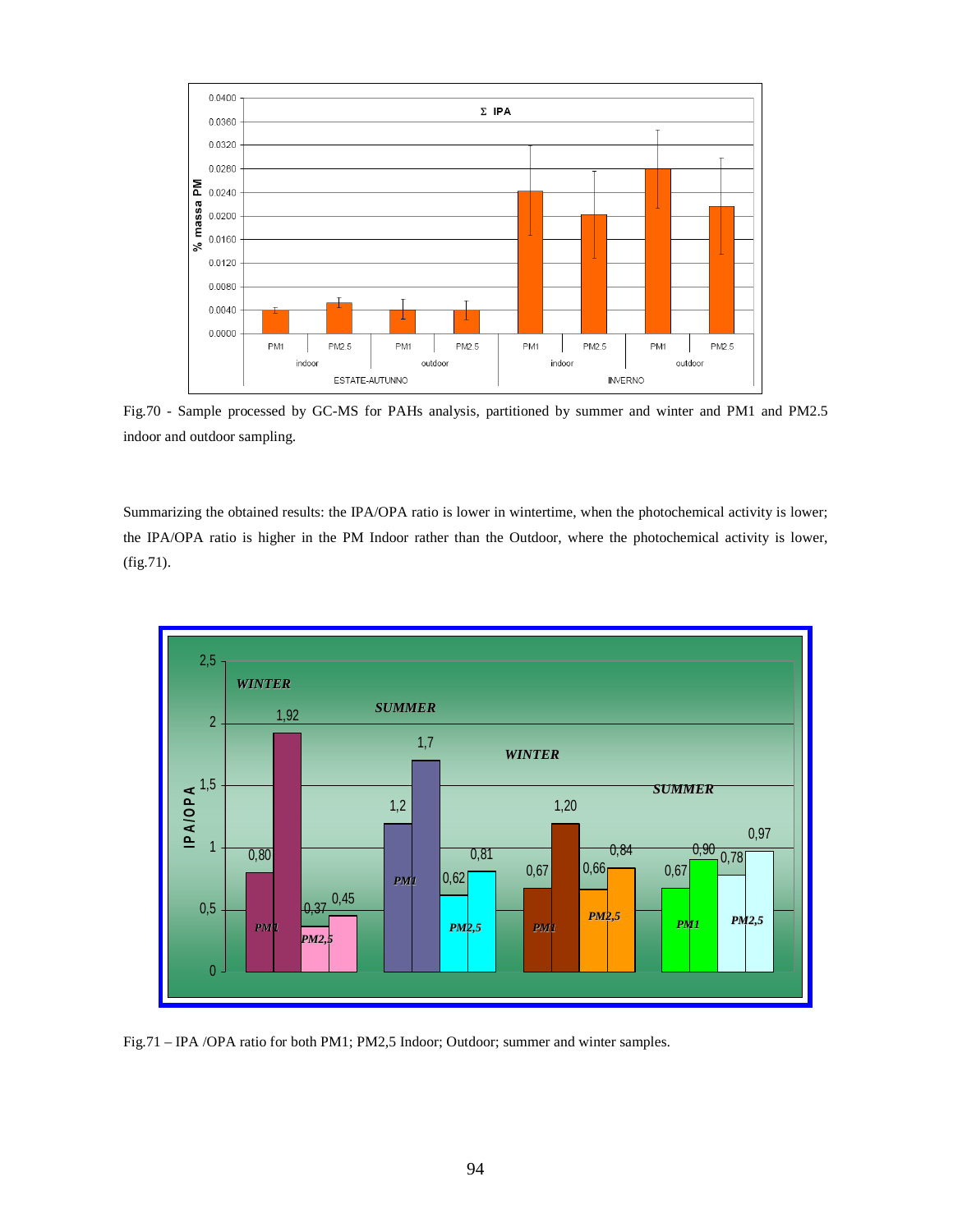Also three different sites in spring time (2007-2008) were monitored: an urban site of Milan, a rural site and a remote alpine site. The collected samples are presented in the Appendix 1 – tab.10. In this case the traffic source of emission as could be seen in fig.72 could be focused.

The results regarding the Nitro-PAHs and Oxy-PAHs show the presence of 1-Nitro-pyrene only in Milan as primary pollutant of traffic emission and the Oxy-PAHs as predominant primary but also secondary pollutant, derived from atmospheric reactions. The Benzo[a]anthracene-7,12-dione allows seeing the presence of the direct traffic source: as we move away from the city the percentage concentration of this compound increase**.** The reason is the absence, in the rural and alpine sites, of the direct source of emission that decreases the concentration of the primary pollutants (dilution factor), if compared with the secondary ones.



Fig.72 - Correlation between three different sites of sampling for the analysis of PAHs; Oxy-PAHs and Nitro-PAHs.

Not all the primary pollutants react in atmosphere. An example are the Benzo(e)pyrene and the Benzo(a)pyrene. In fig.73 the ratio B(e)P/(B(a)P+B(e)P) decreases from summer to winter: in fact the Benzo(e)pyrene doesn't have photochemical reaction products as Benzo(a)pyrene.



Fig.73 – Photochemical behaviour of Benzo(e)pyrene and Benzo(a)pyrene.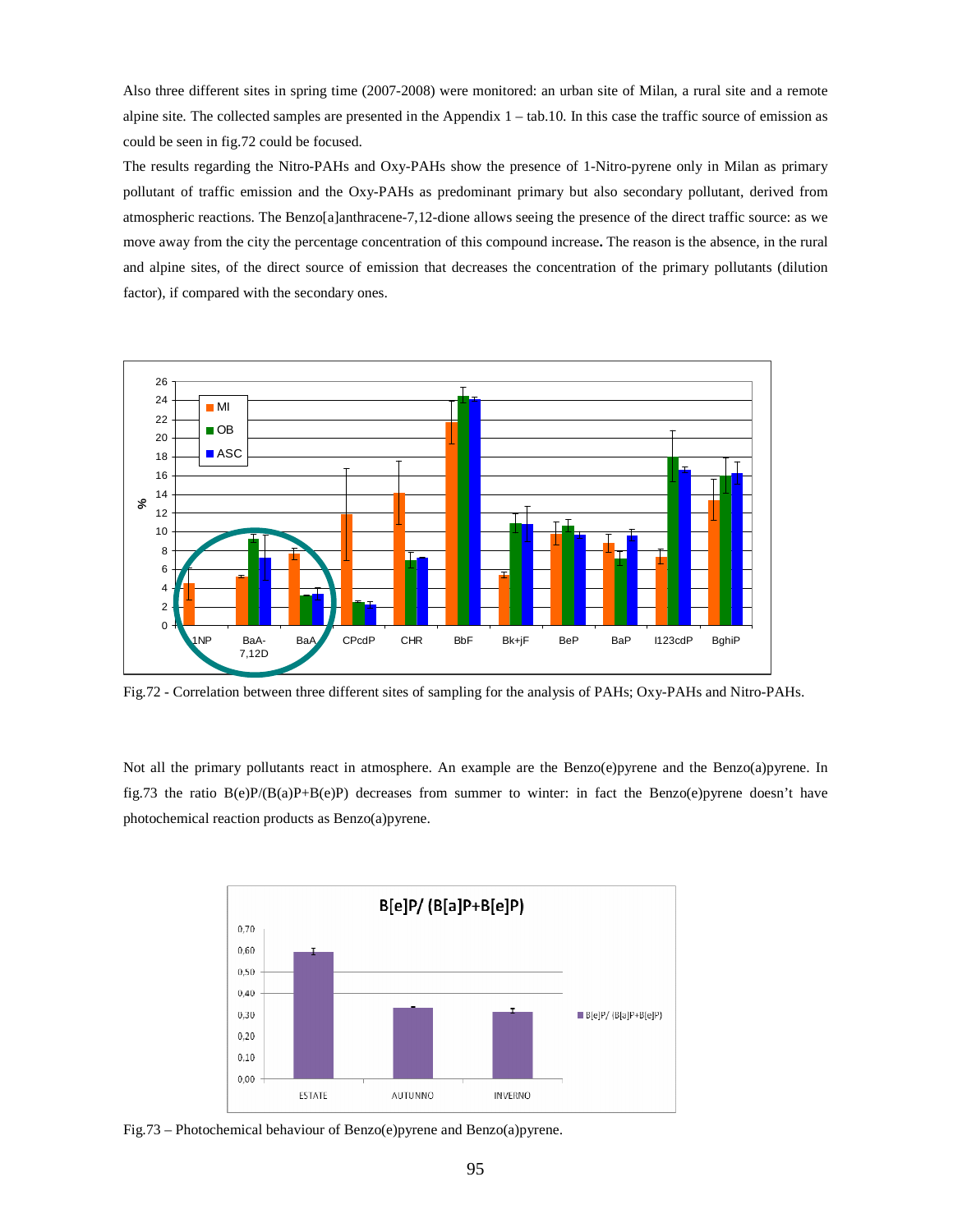At the same manner the rate from Benzo(a)anthracene and Benzo(a)anthracene-7,12-dione, its photochemical reaction product could be compared. Their ratio increases from the summer to wintertime, fig.74.



Fig.74 - Photochemical behaviour of Benzo(a)anthracene.

So for each primary pollutant it had to be defined its own reactivity and behaviour in atmosphere.

# **3.2.3 Bisphenol A in summer and winter; Indoor and Outdoor PM2,5.**

Four sampling indoor and outdoor sites were set up in the urban city of Milan. For the study were chosen 34 samples and 6 blank fields. The obtained results showed the ranges reported (punctual data in Appendix 1 – tab.11):

> Indoor 1,70-118,31 ng/mg; 27,59-786,07 pg/m<sup>3</sup> Outdoor 0,70-45,90 ng/mg; 51,58-733,46 pg/m<sup>3</sup>

The concentration is summed in fig.75: it's clear how the presence of Bisphenol A increases in confined environments and in the wintertime.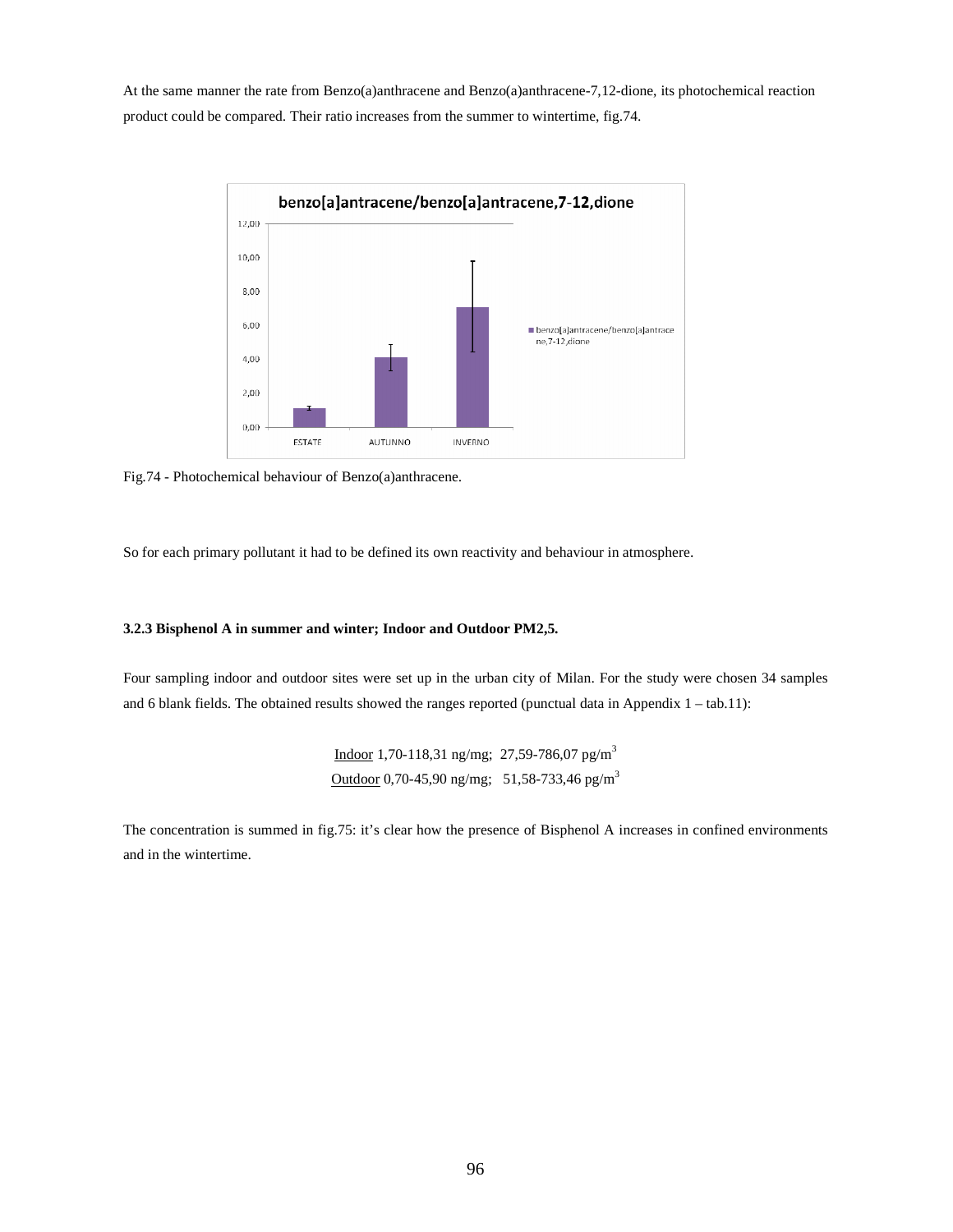

Fig.75 - Seasonal Trend and Indoor/Outdoor correlated concentration of Bisphenol A in PM2,5 samples.

In order to estimate the indoor contribution from Indoor source three statistical methods were used:

- 1) Linear Regression [Indoor]/[Outdoor];
- 2) Quartiles;
- 3) Minimum Outdoor Amount.

In the first case, the Indoor and Outdoor concentration results (expressed in  $\text{ng/m}^3$ ) were plotted, ordered for the same data of sampling, with the least square approach, the obtained curve is following reported:

 $Y = 0.817X+0.152$  with a Coefficient of Determination  $R^2=0.876$ 

The relationship between the two variables is shown in fig.76. The positive intercept represents the indoor contribution from indoor source, equal to **0,152 ng/m<sup>3</sup>** . The Indoor feels the effect of outdoor/indoor exchange: the 82% (pendence) of outdoor concentration of BPA moved to the Indoor Environment.

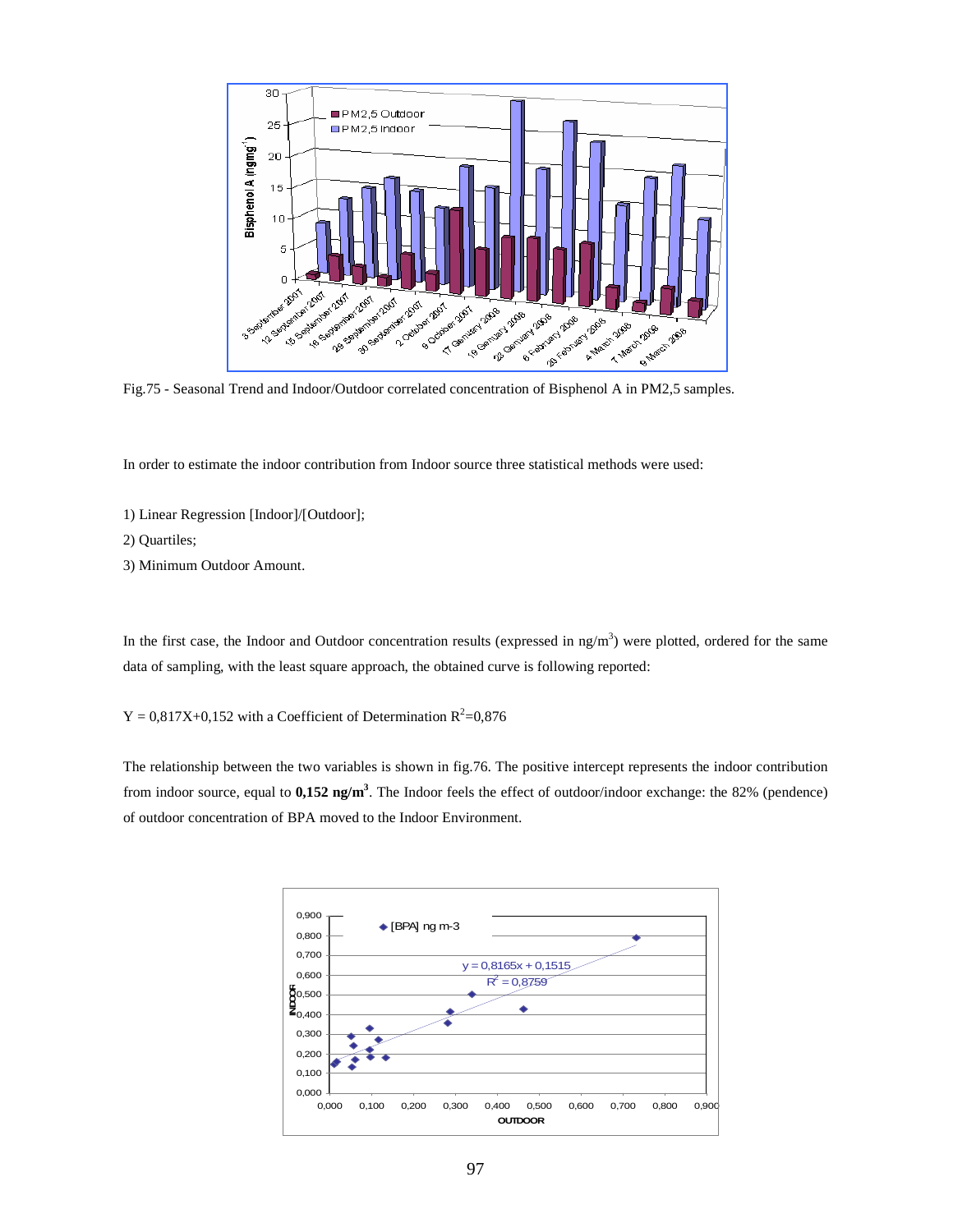Fig.76 - Liner Regression from Outdoor and Indoor Sample Data for the BPA analysed. In the second case, the data set had to be ordered as follow:

**Outdoor** BPA ng/m<sup>3</sup> : **Q1**(0,0118; 0,0175; 0,0516; 0,0544); Q2 (0,0580; 0,0621; 0,0959; 0,0970); Q3 (0,0986; 0,1182; 0,1351; 0,2836); Q4 (0,2880; 0,3396; 0,4637; 0,7335).

**Indoor** BPA ng/m<sup>3</sup> : **Q1** (0,1441; 0,1600; 0,2879; 0,1322); Q2 (0,2414; 0,1687; 0,2194; 0,3295); Q3 (0,1828; 0,2704; 0,1806; o,3565); Q4 (0,4116; 0,5004; 0,4251; 0,7883).

To each Outdoor data, in increasing order, the correspondent Indoor value is set. The first quartile (designed Q1) is the lower quartile corresponding to the 25th percentile. The mean value of **Q1 Indoor ng/m<sup>3</sup>** is equal to **0,1811.** At last, for the third method, at the minimum Outdoor amount, the minimum Indoor amount is equal to **0,1441 ng/m<sup>3</sup>** . As it could be seen, the three data essentially agree  $(0,1515; 0,1811; 0,1441 \text{ ng/m}^3)$ . The average value is equal to  $0,1589$  ng/m<sup>3</sup>.

Then the Indoor and Outdoor data (ng/m3) is correlated, with the linear regression, with the PM2,5 and PM1 concentration in the atmosphere ( $\mu$ g/m3), (fig.77): the R<sup>2</sup> results better for the PM1 concentration of BPA. It could mean that the pollutant is concentrated in the finest fraction.



Fig.77 - Correlation between BPA concentration and obtained PM1 and PM2,5 data.